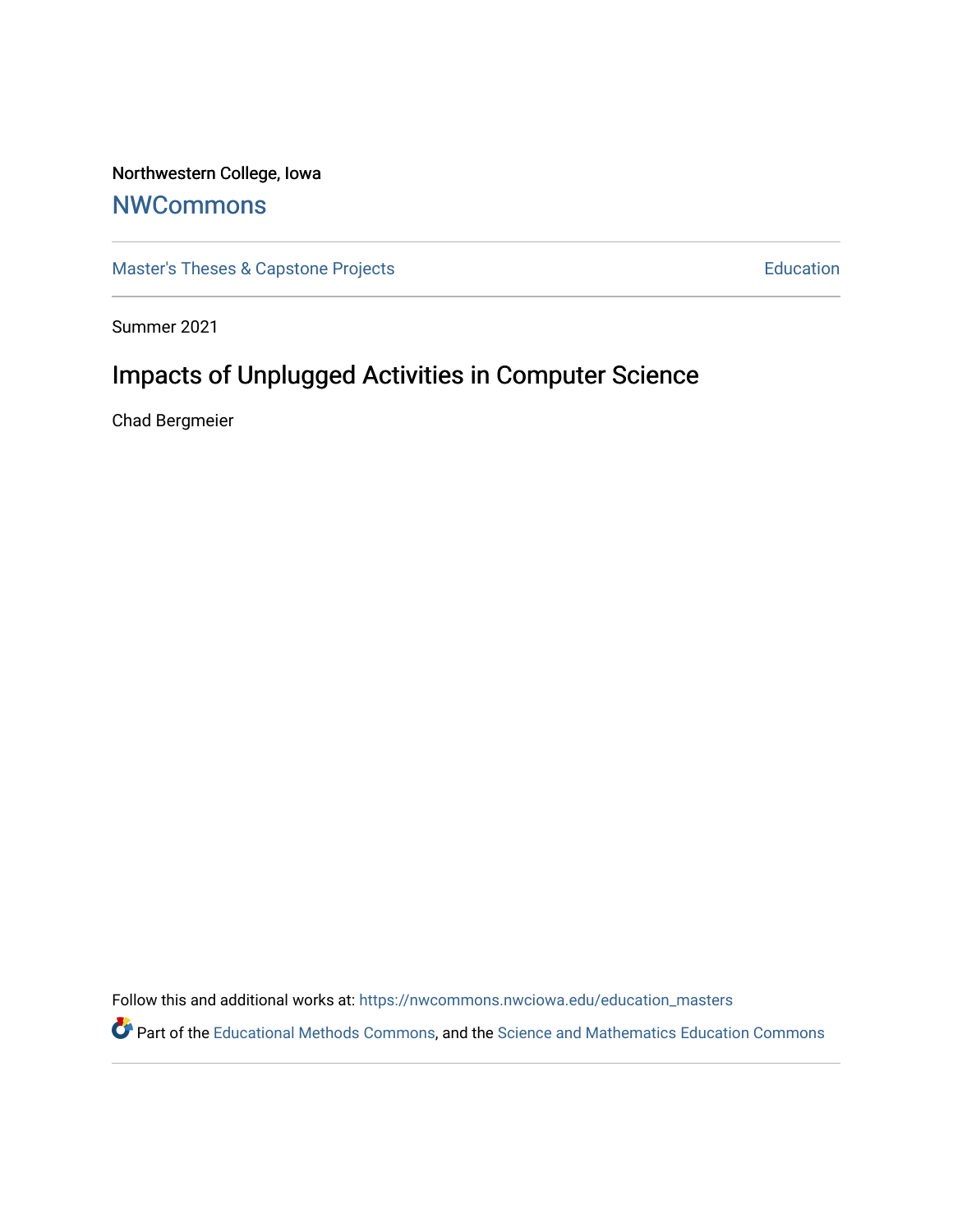# **Impacts of Unplugged Activities in Computer Science**

Chad Bergmeier

Northwestern College

A Literature Review Presented

in Partial Fulfillment of the Requirements

For the Degree of Master of Education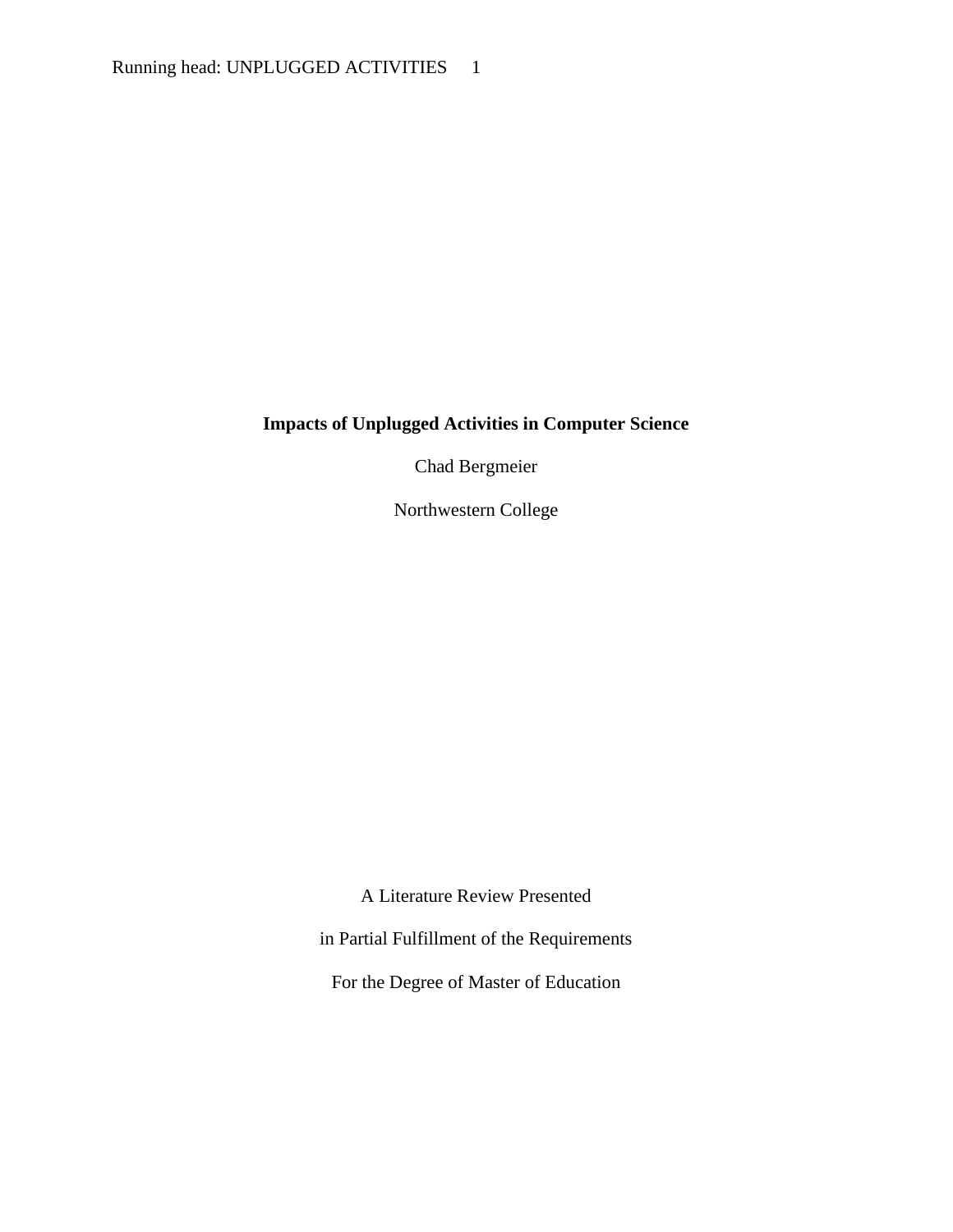### **Abstract**

Computer Science is a fast-growing subject amongst schools. Inside of the program, Computer Science, programming or coding is generally taught. Students will typically learn to code by first using a computer and following instructions. The purpose of this literature review is to research different ideas about unplugged activities used while teaching coding in Computer Science. Unplugged activities are projects that are conducted in hands-on activities instructing students how to code before using a computer. The question that this paper is looking to answer is *"What impacts do unplugged activities have on students learning to code?"* The research conducted will give examples of different types of projects completed as well as data supporting theories.

*Keywords:* Computer Science, Unplugged Activities, Computational Thinking, Coding, Programming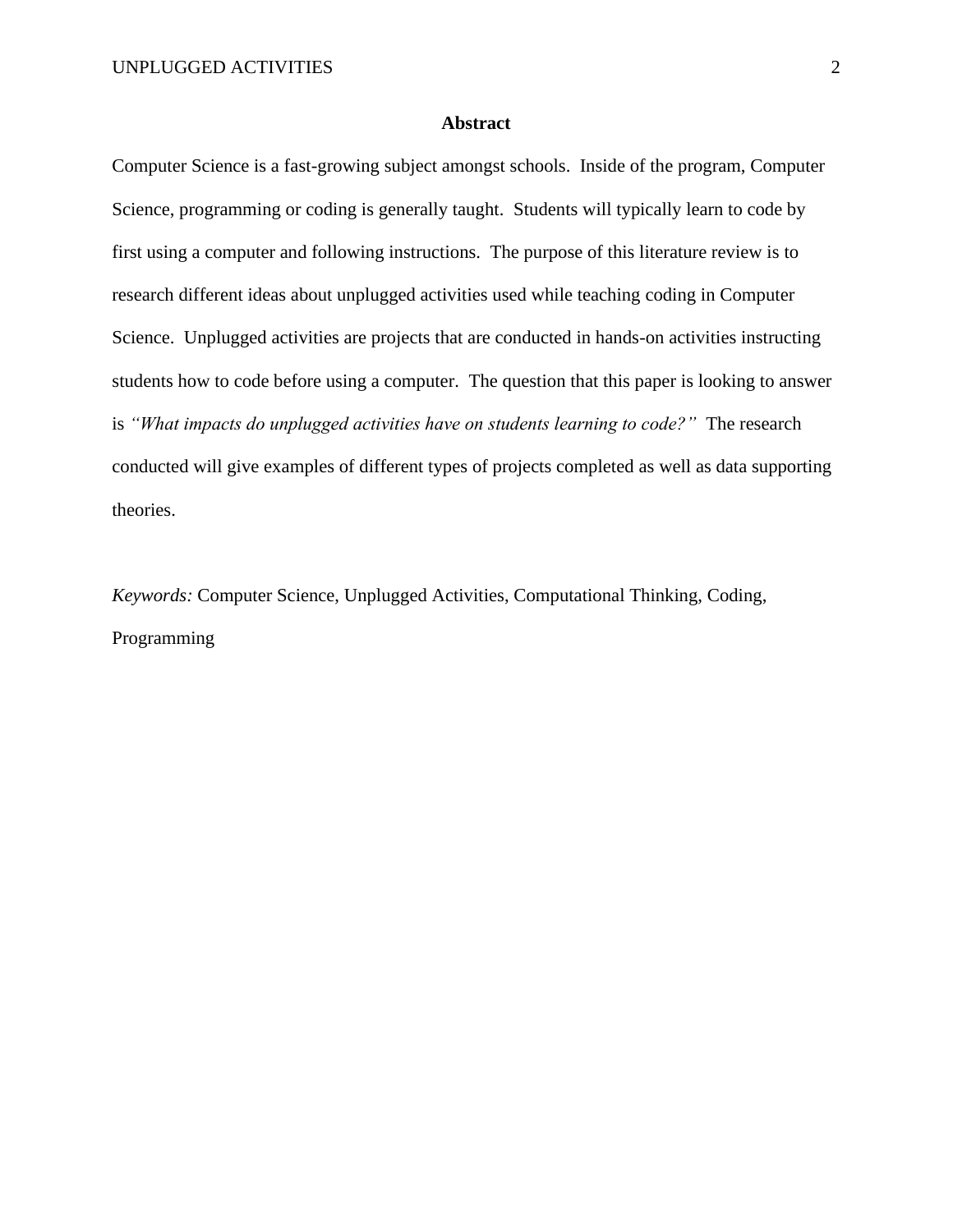| <b>LAURE OF COMMINS</b> |  |
|-------------------------|--|
|                         |  |
|                         |  |
|                         |  |
|                         |  |
|                         |  |
|                         |  |
|                         |  |
|                         |  |
|                         |  |
|                         |  |
|                         |  |
|                         |  |
|                         |  |
|                         |  |
|                         |  |
|                         |  |
|                         |  |
|                         |  |

# Table of Contents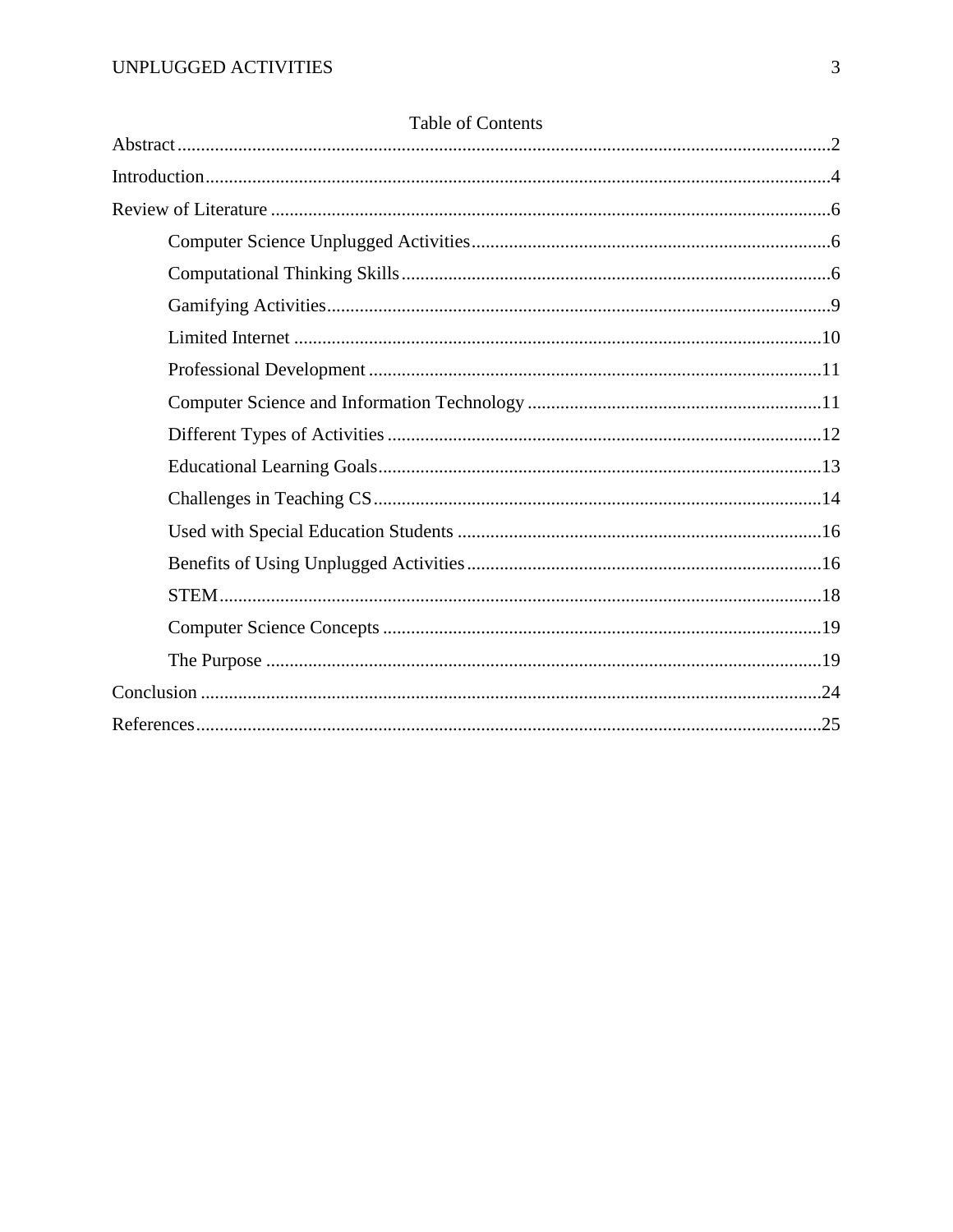#### **Impacts of Unplugged Activities in Computer Science**

### **Introduction**

Computer Science is growing in interest across the world. The content area is being noticed as something that is needed for students everywhere as there is a great deal of need for people in this field (Heinrich, 2018). Programming, also referred to as coding, is an important part of Computer Science. Students have learned to code directly by using lessons taught or explained and then moved to a computer to practice their skills digitally. Over time, teachers have noticed that in order to connect students with a deeper understanding of learning a programming language, it is necessary to help them connect in other ways besides digitally.

The problem is that using unplugged activities while teaching coding is not used nearly enough to help with student learning. There is a correlation between hands on projects and learning to code. Students need to be able to understand that computers can only understand what it is being told (Boston, 2020). Unplugged activities are hands on projects that allow students to practice with tangible items prior to using the computer. The idea behind this research is to determine if students learn more and have a deeper understanding of how to give a computer specific instruction by first using the unplugged activities to help prepare. Research has shown that with an hour a day for ten weeks, unplugged activities can impact student learning. However, an oversized room can cause the learning process to slow progress with these types of activities (Tonbuloglu, B. and Tonbuloglu, I., 2019).

The purpose of this research is to explain how students could be impacted by first using unplugged coding activities to teach programming. With this research, the hope is that teachers will find new ways to present the material to students to help establish a deeper understanding of how to program. Bell and Vahrenhold. (2018) show that research has found that student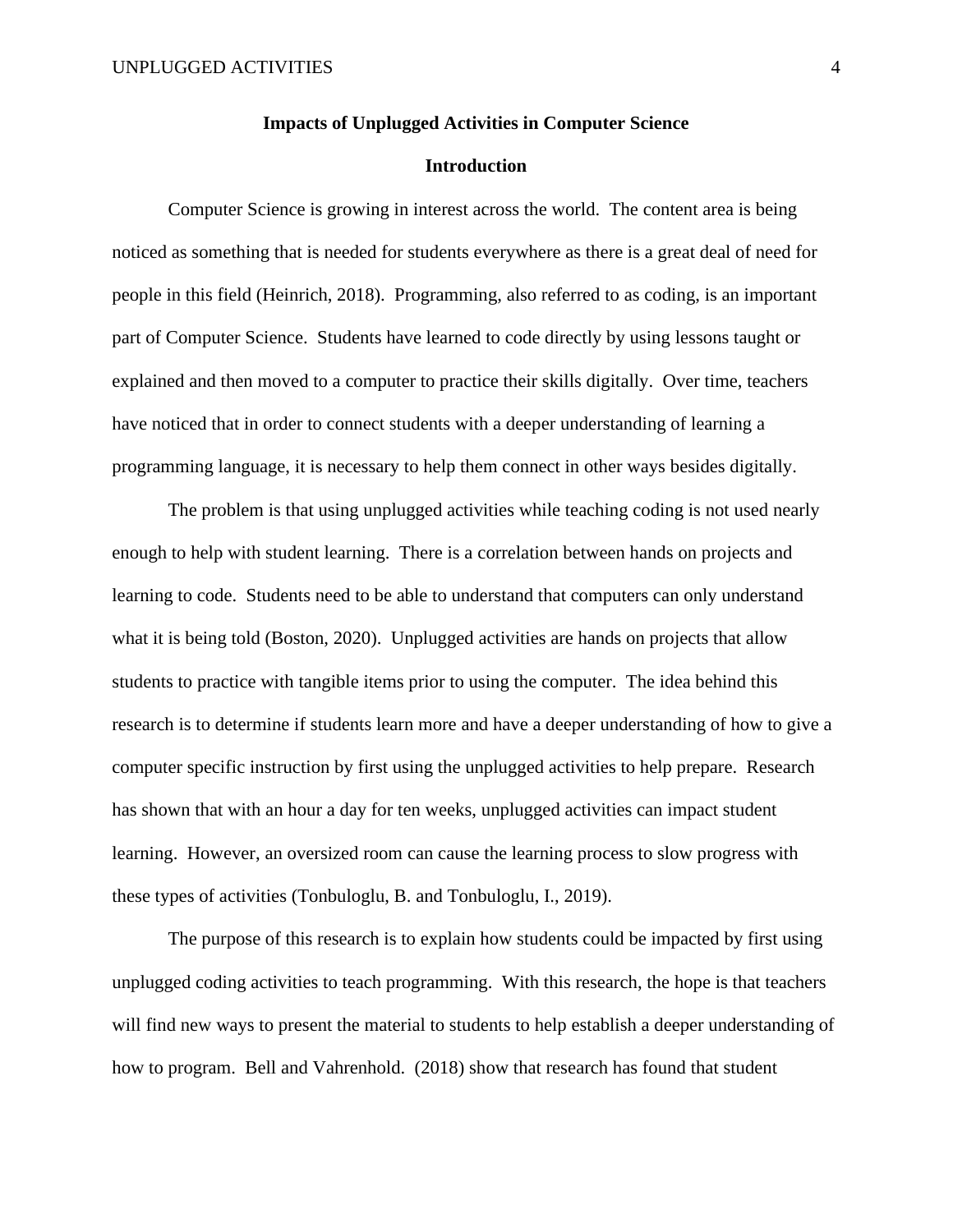#### UNPLUGGED ACTIVITIES 5

learning using unplugged activities was useful but only if it is used correctly during lessons provided by teachers. If students can have an extended desire to learn and learning to program because easier, this will assist with the job market as well. In 2011, within the next decade (which would be now) the job market for computer scientists was expected to grow by 24% (Feaster, Segars, Wahba, and Hallstrom, 2011).

The literature review will provide several articles that have been peer reviewed. The articles will be from the DeWitt Library, Google scholar, and peer reviewed articles. The research is from the last ten years. The research studies consist of articles explaining what unplugged activities are, what computer science relates to, how to engage students in learning to code, and how to learn coding (programming) without using a computer first. There are also studies that show how to learn to code when computers and Internet are minimally used.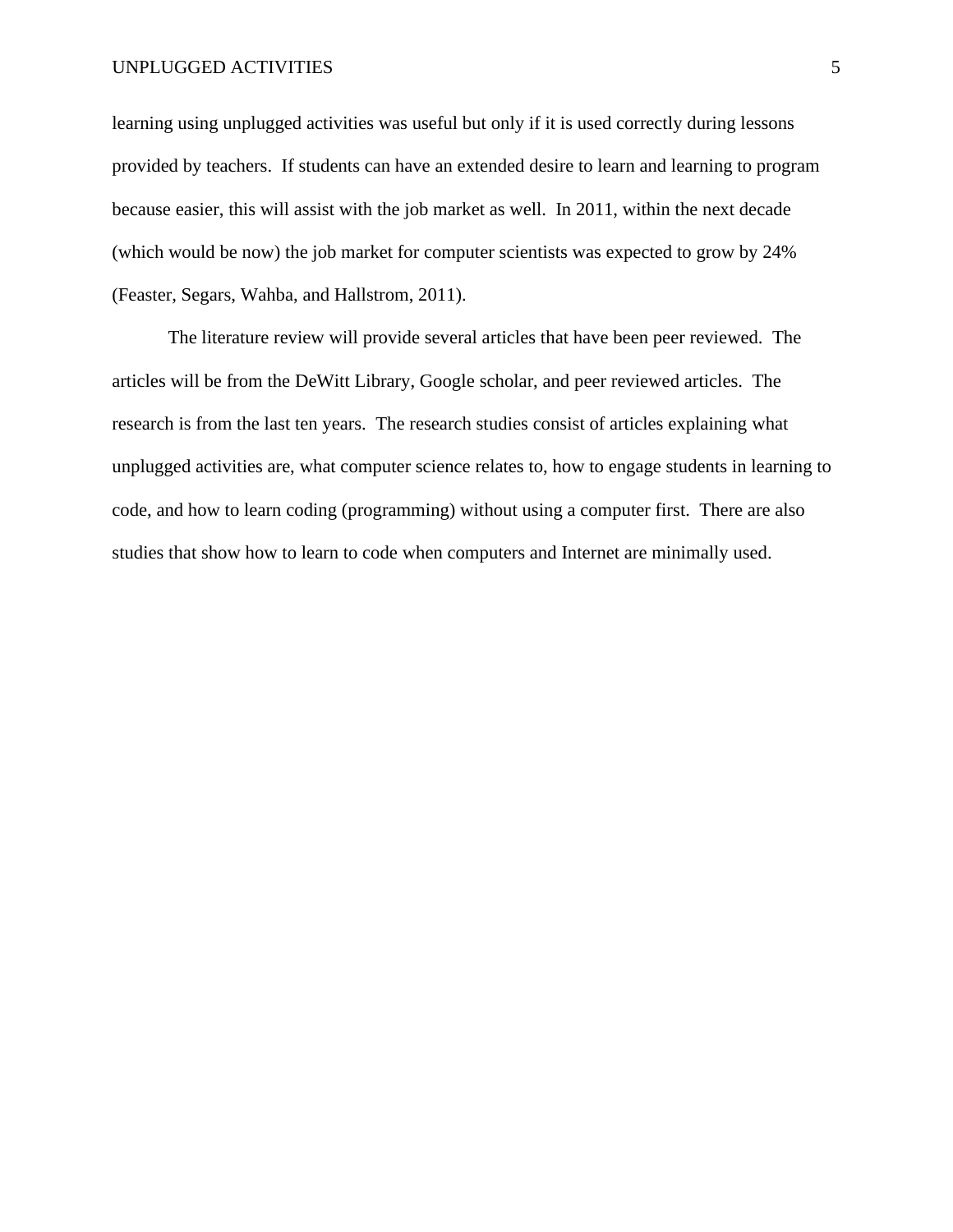#### **Review of the Literature**

#### **Computer Science Unplugged Activities**

In Computer Science, an unplugged activity is a hands-on project without the use of a computer that helps teach a student a deeper understanding of how to program (Bell, Alexander, Freeman, and Grimley, 2009). Some of the activities that Bell, Alexander, Freeman, and Grimley (2009) use consist of games, magic tricks, and competition, which are all used to begin showing students the type of thought process needed with Computer Science. Bell, Alexander, Freeman, and Grimley (2009) suggest that teachers having a wide number of unplugged activities (12 used in their research) readily available will help strengthen their curriculum and will also help differentiate between lesson planning for a wide range of students.

Bell, Alexander, Freeman, and Grimley (2009) used 12 different types of activities with students. Their idea for the projects were to create activities that students could start learning about during elementary and continue to develop through high school. They also point out that classroom spaces, classroom number of students, and time allowed could all differ depending where the unplugged activities are being taught. This was another reason why teachers would need a large number of unplugged activities available for their use.

With Bell, Alexander, Freeman, and Grimley's (2009) research, the intervention for the activities is to deter students from not enjoying programming. It is also stated that the findings from the research showed that student involvement with Computer Science will be positively impacted by using games, activities, and hands on projects prior to going directly to the computer. Students know how to work a computer but they do not necessarily know how a computer works.

# **Computational Thinking Skills**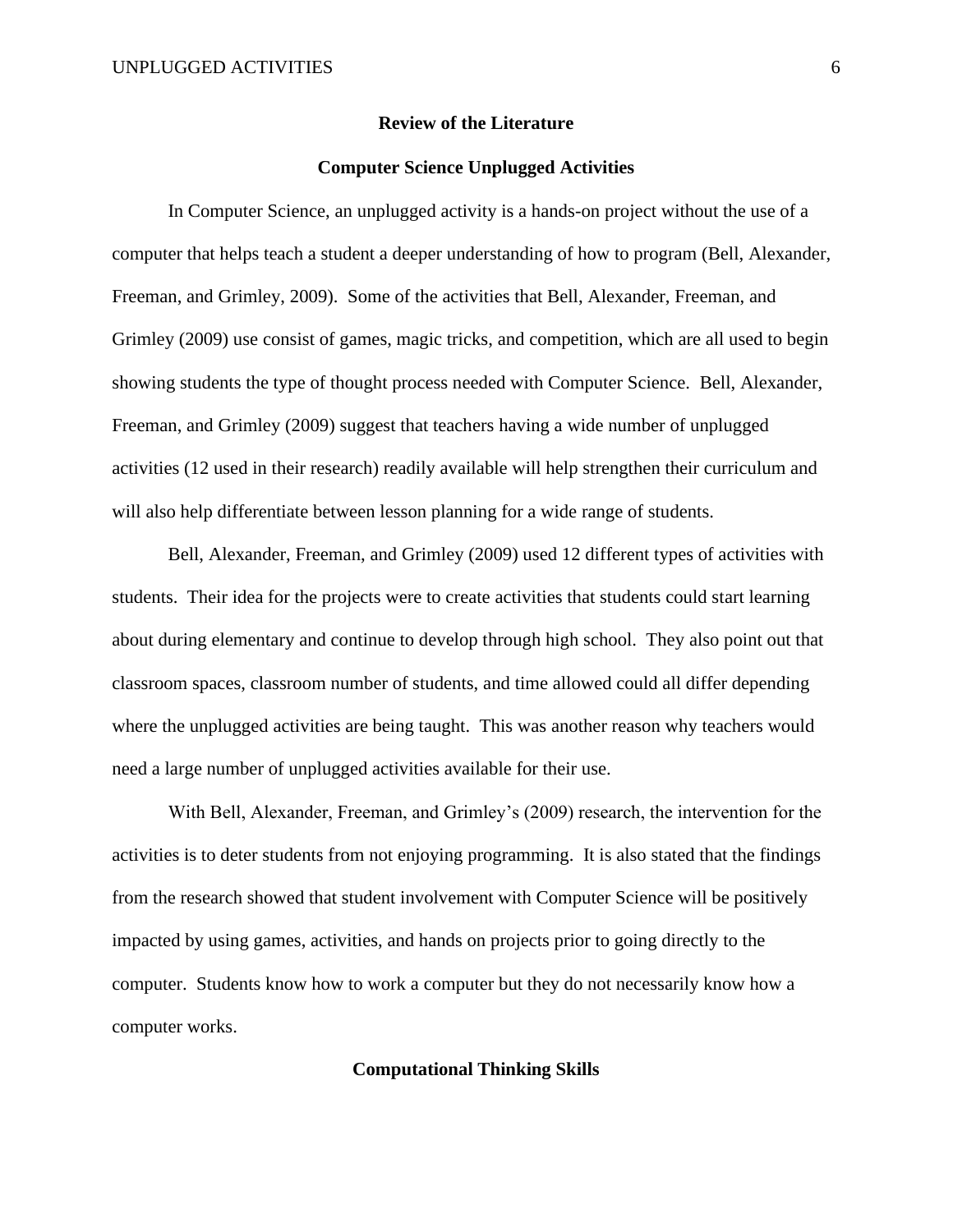According to Tonbuloglu and Tonbuloglu (2019), another skill taught while learning about Computer Science is computational thinking skills. They define computational thinking skills as problem solving skills that require a various number of techniques and strategies. Computational skills are necessary for learning to program and also to have a deeper understanding of how the computer works. Tonbuloglu and Tonbuloglu (2019) researched 114 students in 5<sup>th</sup> grade to profess those unplugged activities while learning to code can help improve the computational thinking skills of the middle school students. The research that was conducted took place between 1-3 hours daily for a total of 10 weeks.

During the conclusion of Tonbuloglu and Tonbuloglu's (2019) research, it is stated that the rapid growing need for this new skill set has raised awareness about computer science as a whole. In order to continue to reach new measures of shaping the qualifications of young students, it is of great value that students learn these new concepts as beginning building blocks into a larger topic area. Tonbuloglu and Tonbuloglu's (2019) findings during their research showed an increase in scores between the pretest and posttest and reported findings in the daybooks that showed an increase in motivation in classroom attendance.

Ehsan, Rehmat, and Cardella, (2019) conducted research to find out if additional Computer Science skills could be met during unplugged activities. The skills are abstraction, problem decomposition, pattern recognition, and debugging. Ehsan, Rehmat, and Cardella, (2019) conducted the research with an activity called Puppy playground. It is a project that allows students 30 minutes to complete a task. This activity provided some feedback at the conclusion. At the end of the project, several students asked the teacher questions about what they were to be doing and why were they doing it. This led Ehsan, Rehmat, and Cardella, (2019)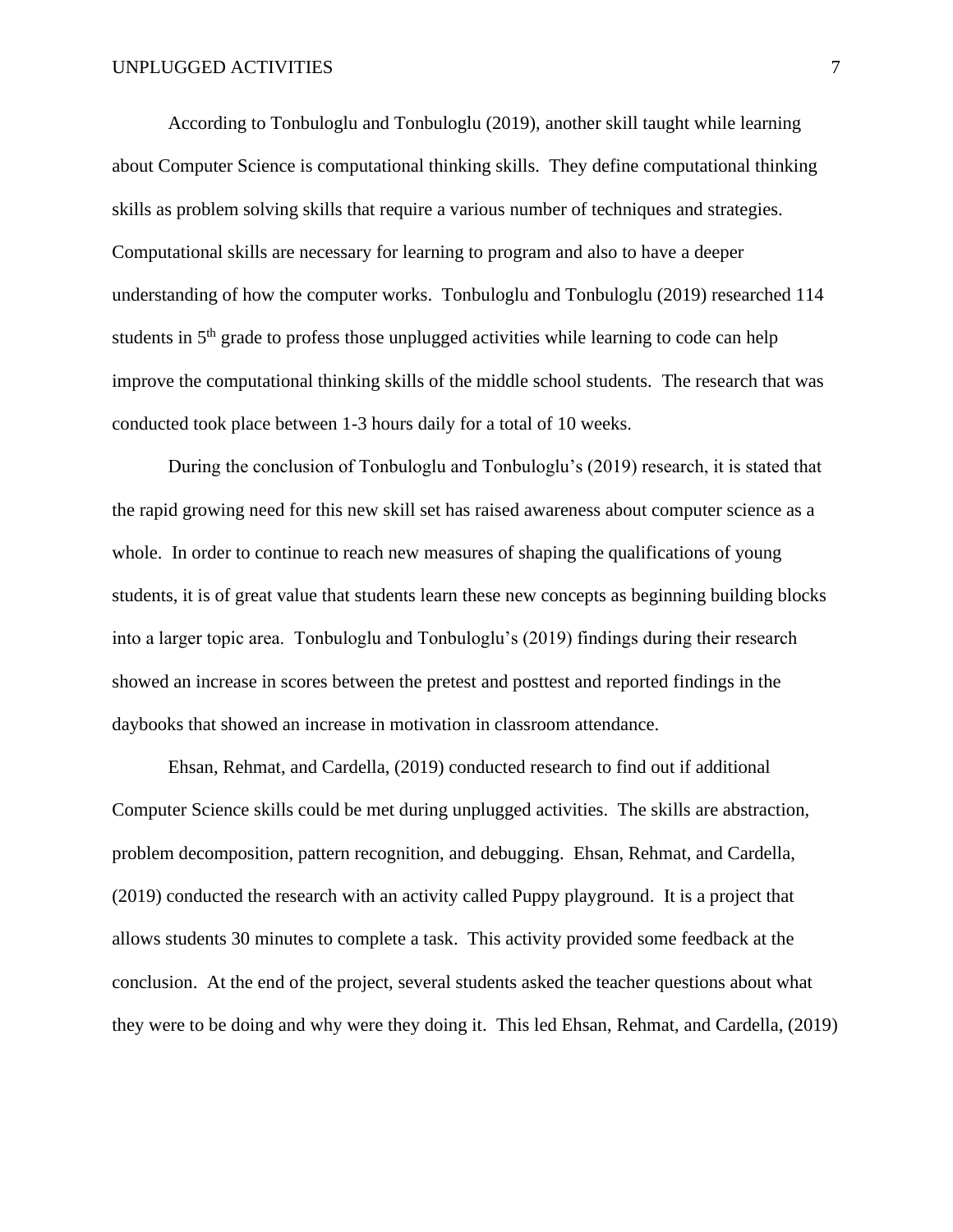to believe that these skills (computational skills) are something that need to be taught even at an early age.

Unplugged activities were used on preschool students in research conducted by Otterborn, Schonborn, and Hulten (2019). The project was used as part of a digital literacy lesson. Otterborn, Schonborn, and Hulten (2019) stated that visual programming language has been downloaded 9.5 million times by early 2018. This shows an increased interest level of using technology for more than gaming and app use. Besides showing an impact on the growing level of interest for students learning about programming, Otterborn, Schonborn, and Hulten (2019) included 200 teachers into their research. The study showed that teachers felt that interpreting programming was the most beneficial for learning technology (92.4%) and mathematics (93.9%).

Preservice teachers were part of an unplugged study conducted by Sendurur (2019). The study was to investigate how preservice teachers could design the activities for students. There were 64 preservice teachers involved in the study. During the study, there were surveys and interviews conducted of the preservice teachers. Each teacher constructed unplugged activities and had students to conduct it with. The results at the end of Sendurur's (2019) study showed that the unplugged activities are beneficial for the students, however, the activities need to be created by teachers and computer scientists that have a clear plan. In order for these unplugged activities to work, the students must see how they will work in conjunction of coding using a computer.

Sendurur (2019) states that Computer Science brings a higher-order of thinking. In order to help students understand and learn the specific skills, such as computational thinking skills, Sendurur (2019) points to the idea that increasing the programming knowledge is the main focus.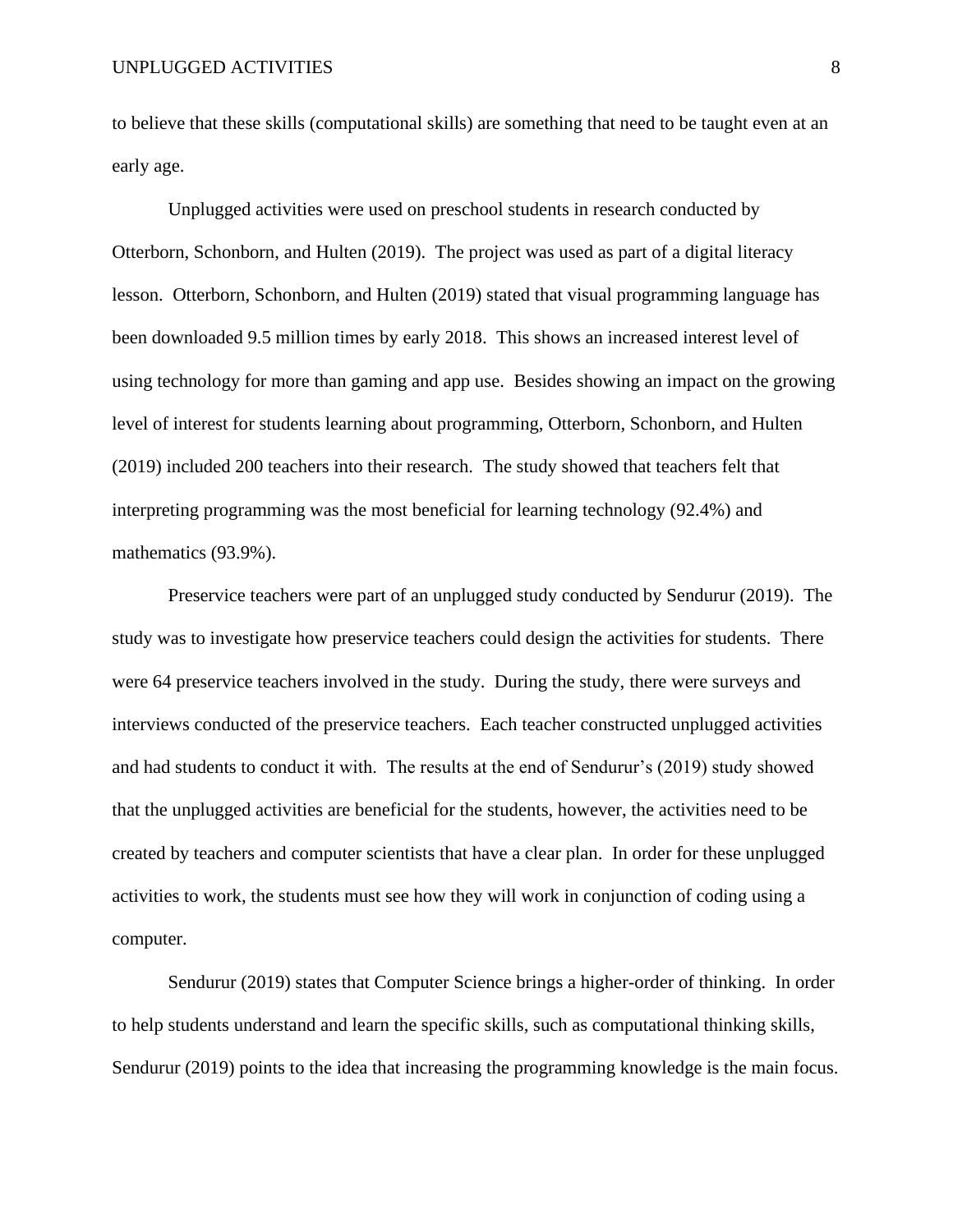#### UNPLUGGED ACTIVITIES 9

To better align with this idea, according to Sendurur (2019), the unplugged activities must be planned out before being taught. This points back to computational thinking and how important learning this skill is while learning to code (Threekunprapa and Yasri, 2020).

Computational thinking skills are a current century skillset that is part of the Computer Science program. Threekunprapa and Yasri (2020) conducted research on 160 secondary students whom had no programming or coding knowledge. In this study, (Threekunprapa and Yasri, 2020) drag and drop programming was used as coding activities. The data was collected in three hours with a research topic of testing ways for students to learn computational thinking with flowblocks. The pretest took 15 minutes and the posttest took approximately 15 minutes as well. The other 2.5 hours was the activity.

Threekunprapa and Yasri (2020) provide data showing the student mean pretest score of 1.98 and the posttest mean score of 11.23. While this was a significant change, Threekunprapa and Yasi (2020) state that they are not convinced that the students were learning the computational thinking skills by using drag and drop block programming. They do however, state that learning computer science concepts are an important part of learning for problem solving on a daily basis.

#### **Gamifying Activities**

Gamifying is another format for creating an interactive way to use unplugged activities while teaching students to code. Klofenstein, Fedosyeyev, and Bogliolo (2017) researched the use of augmented reality in programming. The research was conducted with three high school students. Three students were part of the study but Klofenstein, Fedosyeyev, and Bogliolo (2017) stated that this study could be taken to a larger scale as well. This study was part of a Beta program and the researchers intend on conducting this research to a larger audience due to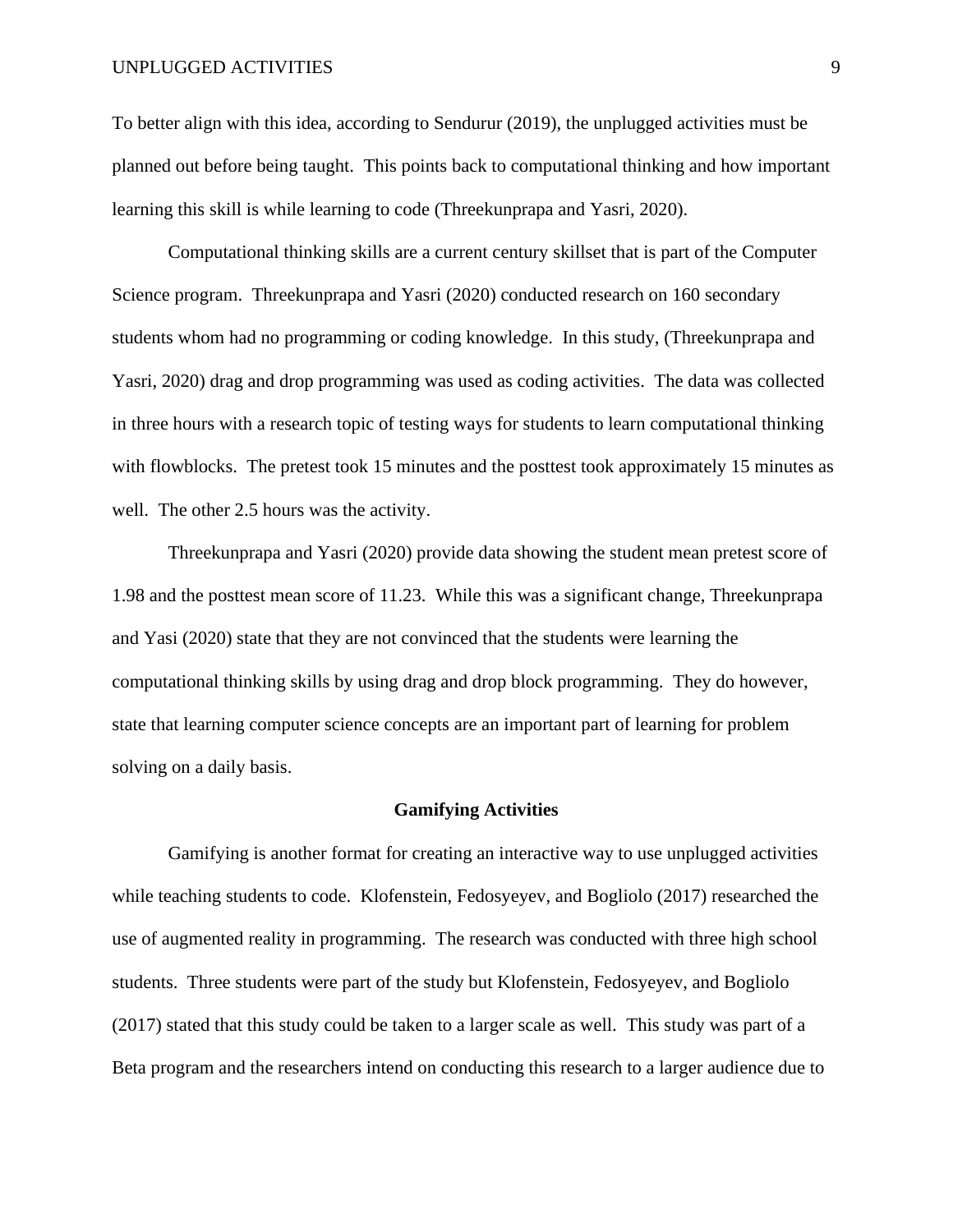the positive impact that they viewed. The researchers state that because of the connection that they could see the students make between this unplugged activity and digital use with a computer, it was very interactive and engaging.

Over the years unplugged activities have been used in different ways. In some countries (Taub, Armoni, and Ben-Ari, 2012) the activities were used as an outreach program to test interest levels of Computer Science amongst students. According to Taub, Armoni, and Ben-Ari (2012), rather than just using unplugged activities to random students, it would be a wise decision to implement it into the classroom. Two separate schools were observed by Taub, Armoni, and Ben-Ari (2012) to find out the student attitudes towards Computer Science and more specifically about coding. A total of 52 students in  $7<sup>th</sup>$  grade were part of the study.

This research took one semester and explored different objectives of unplugged coding activities. The students were tested on their views, attitudes, and interest levels of Computer Science. According to Taub, Armoni, and Ben-Ari (2012), the statistics from questionnaire stayed relatively the same between the pre and posttests. However, the questionnaire also had a question asking the students what their interest level is with Computer Science. With this question, the numbers went from 10 not interested during the pretest to 25 not interested during the posttest. This was very intriguing data. The researchers stated that there needs to be a follow up on the environment of how the unplugged materials were presented. This again shows the importance level of how the unplugged activities are designed and also how they are presented.

#### **Limited Internet**

According to Bell and Vahrenhold (2018), unplugged activities are also very useful for school districts that have limited Internet capabilities or limited computers to use for students. In a recent study, the effectiveness of teaching unplugged activities for teachers was observed.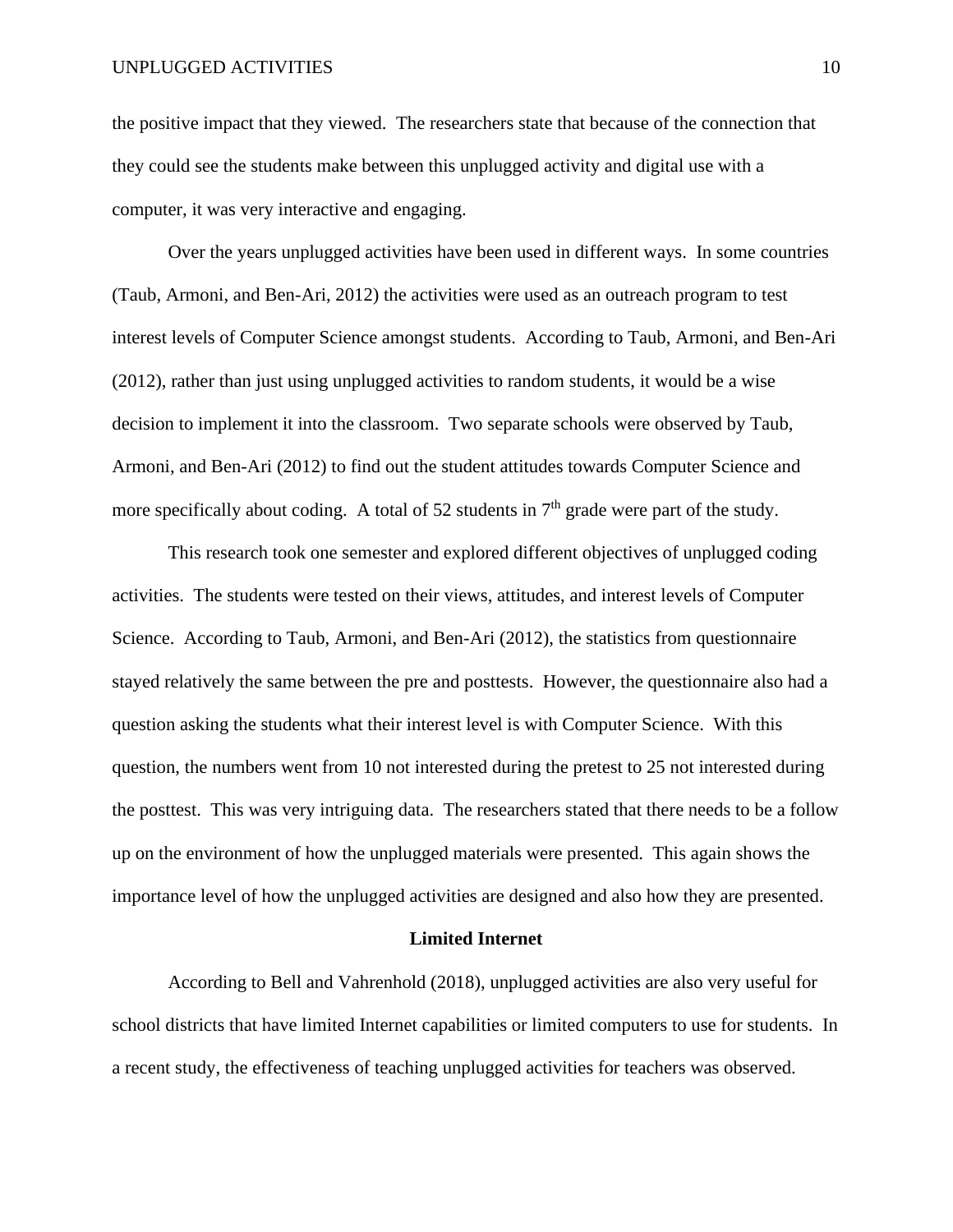Teachers began working through the activities during professional development (Bell and Vahrenhold, 2018) to explore additional ideas that would instruct students in a way that they could better connect with Computer Science topics, such as coding. During this research, teachers viewed the unplugged activities as useful for attitudes towards Computer Science but also assisted their instruction with a more positive interest level for students.

#### **Professional Development**

Bell and Vahrenhold (2018) used the research to help teachers encounter issues that might occur during unplugged activities. For example, the teachers worked through some of the activities during professional development. One common theme reported from this project is that the unplugged activities need to remain relevant with the ever-changing world of technology. If students cannot see the relevance of what they are practicing, it will not stay with them as long. The long-lasting ideas and concepts learned from the unplugged activities will not only help them with current projects once they are in front of a computer but will also be the skills that they use in other problem-solving scenarios.

### **Computer Science and Information Technology**

The fall in the job market has continued to be a concern. Feaster, Segars, Wahba, and Hallstrom (2011) collected data from 140 middle school students attending Computer Science and Information Technology workshops. The researchers state that there is an expected increase in demand in the Computer Science field by up to 24% (within a decade of when the research was conducted). The purpose of this study is to research how well students engage in hands-on activities that are specifically designed to capture their attention. The 140 students participated in a two-semester long process that consisted of 10 one-hour sessions. The intervention to this research was to find statistical changes in specific attitudes of students while using the unplugged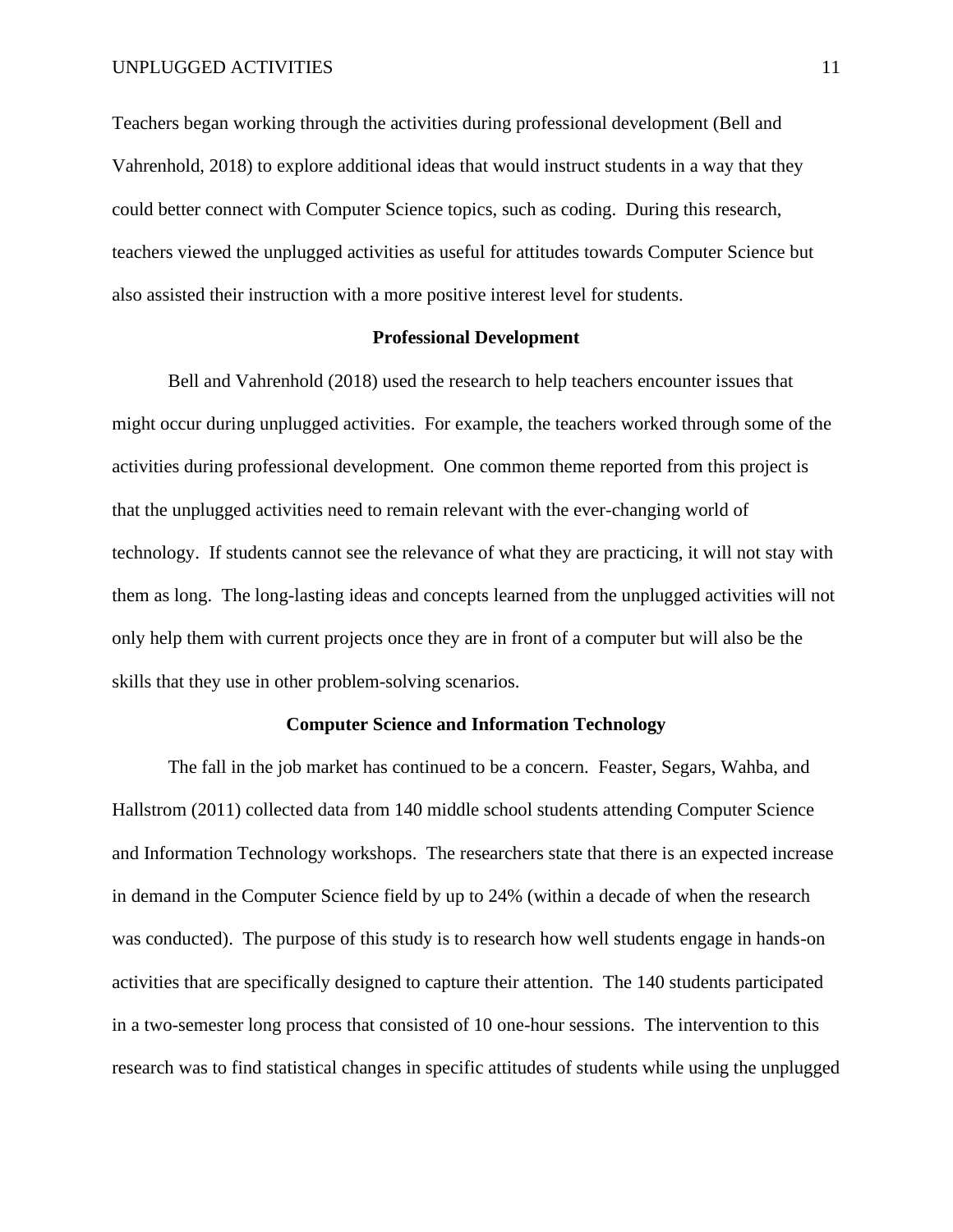activities to teach coding. The researchers provided a survey to the students before starting the activities.

## **Different Types of Activities**

Some of the activities consisted of learning about binary numbers, the anatomy of the computer, algorithms and sorting, error detection, and encryption. During these activities, students worked on many different types of topics while using the unplugged activities. While the researchers (Feaster, Segars, Wahba, and Hallstrom, 2011) were hoping for a statistical change in attitude that could be backed with data, unfortunately they could not report that. They (Feaster, Segars, Wahba, and Hallstrom, 2011) stated that while they were hoping for success, there was no change in attitude. Now, they did discuss how the unplugged activities are used could have played a role in the success of this type of research. If teachers do not use the materials properly, it could end up like this study shows and not be the benefit that teachers are hoping for.

Unplugged activities give teachers additional resources that can be built into their curriculum. According to Nishida, Kanemune, Idosaka, Namiki, Bell, and Kuno (2009), the unplugged activities can be used as a method that can make Computer Science desirable for more students to learn about. The researchers state that using the unplugged projects give non specialists an opportunity to become familiar with computers prior to using them. In their study, 10 students were observed with an objective to help students understand more about Computer Science in general. The study took place using the activities for more than just learning about coding.

In the study conducted by Nishida, Kanemune, Idosaka, Namiki, Bell, and Kuno (2009), ten students were observed. The students used the unplugged activities in a gaming format. In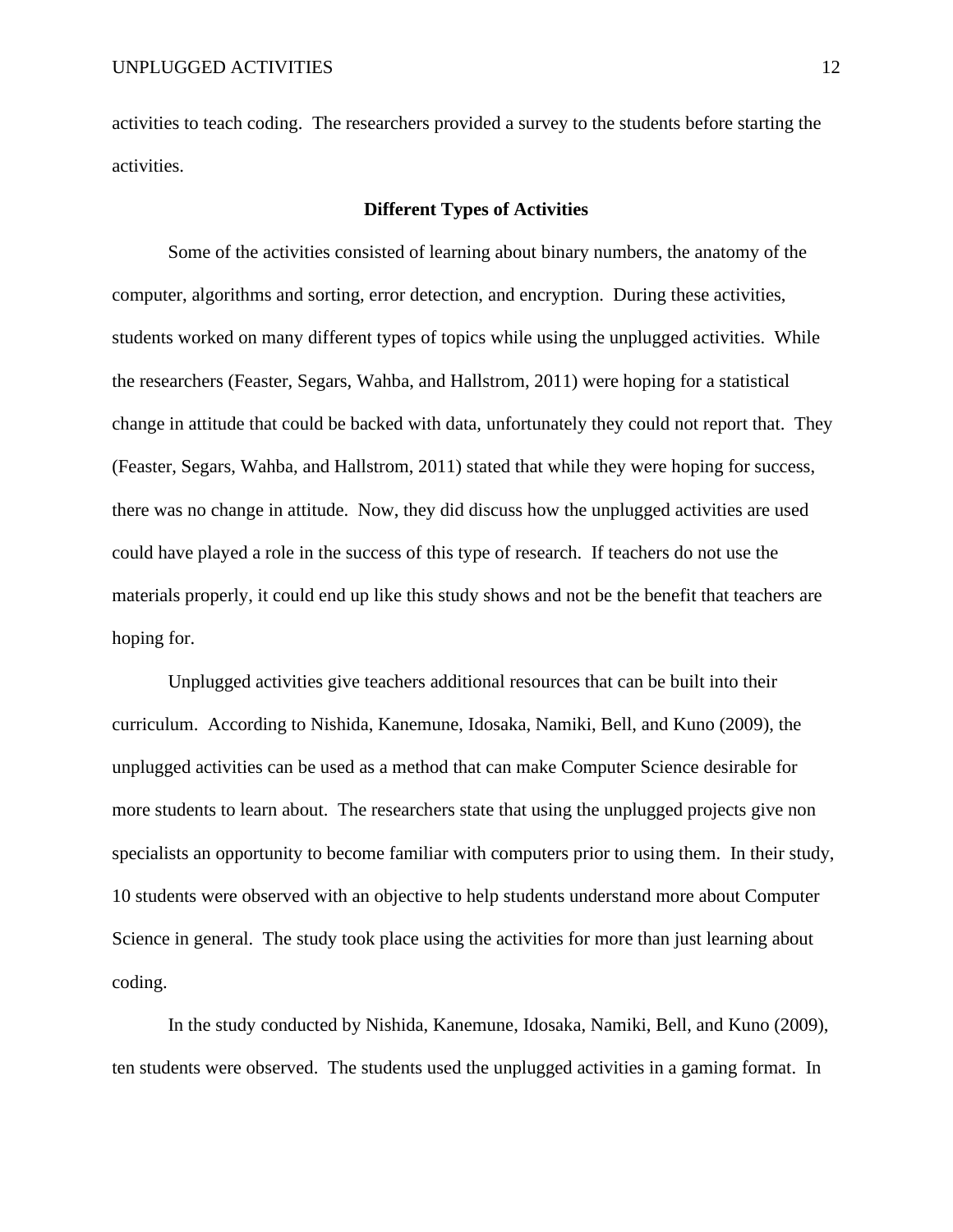#### UNPLUGGED ACTIVITIES 13

the conclusion of the research, it is listed that the idea behind the survey was to find out if students would be challenged, entertained, and more motivated to learn. The data collection from the researchers showed that six students reported an understanding and usefulness of the activities, three students reported as somewhat understanding and one student reported as having a partial understanding the use of the unplugged activities relating to computer science.

Nishida, Kanemune, Idosaka, Namiki, Bell, and Kuno (2009), provided a layout of the activities that they used for their research. The activities also had images of the students using the gaming projects as examples of how they could be used. This is meaningful materials because educators have a script that has been developed that can be used will teaching the unplugged activities. These researchers mention that they would like to continue in the future developing additional resources for teachers to add to curriculum.

#### **Educational Learning Goals**

Computer Science activities can also be used to change overall goals in education. In 2016, Rodriguez, Rader, and Camp researched student performance using unplugged activities related to overall strengthening of student problem solving skills. The process consisted of 6 activities during 50-minute class periods. There were 130 students involved all of which were in 7<sup>th</sup> grade. This research was a mix between two different school districts. Both of these school districts state that they have a heavy emphasis on science and technology.

The research took place on two different occasions. The first was early in the school year and the researchers saw some flaws in their system, which led to weaker results from what they had desired. The study the first time around had very confusing instructions they felt and lead the researchers to feel that their assessments had insufficient data collection because of it. The second time that this study was conducted, later in the school year, the researchers, Rodriguez,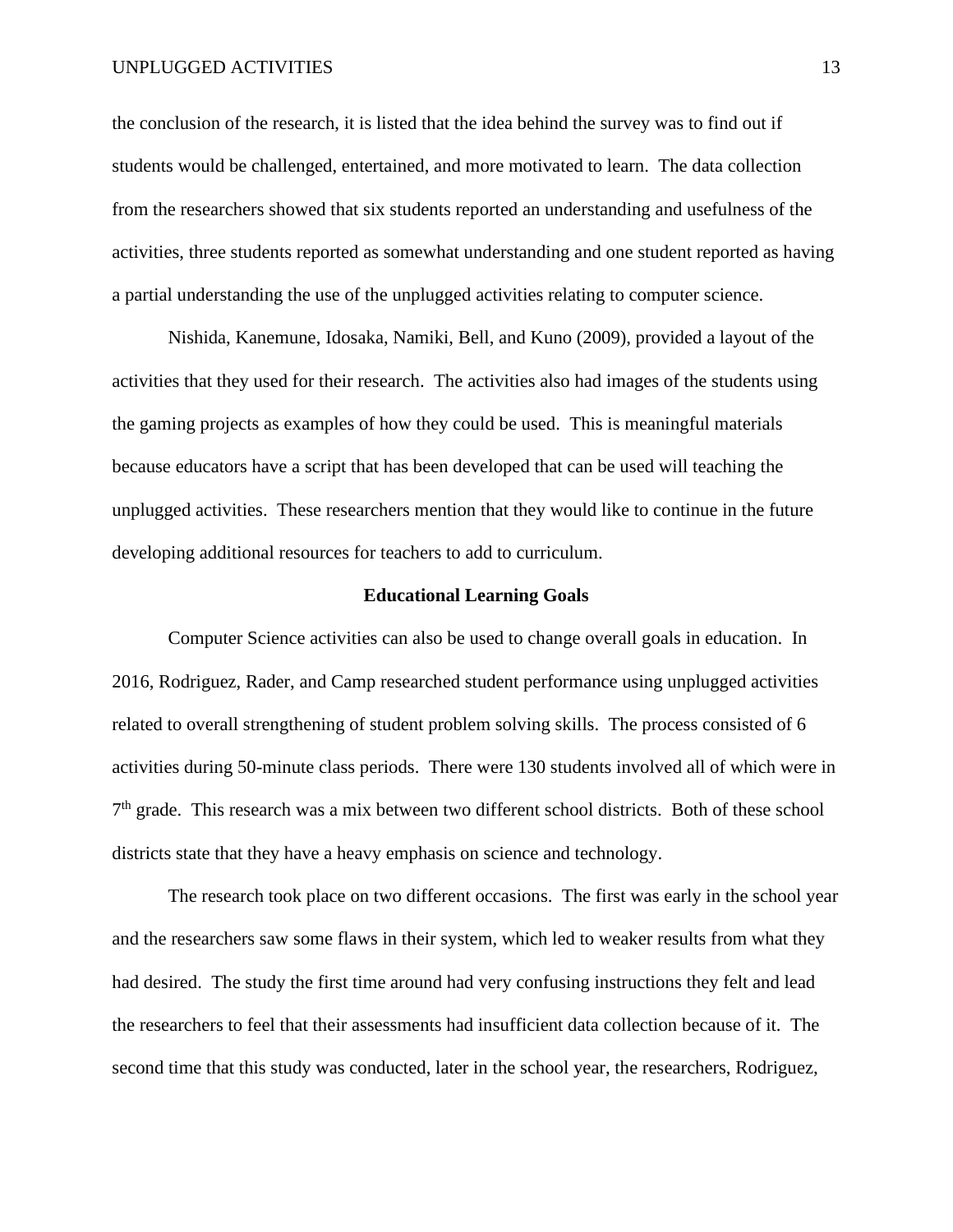Rader, and Camp (2016), had a much more improved result. With the findings from the second attempt, the researchers stated that the effectiveness from the unplugged activities could have an even larger impact when used during after school activities or in clubs.

The overall goals in education by using Computer Science unplugged activities were noticed as needing to have a real-world connection. Something that the students could see being used beyond the classroom. Rodriguez, Rader, and Camp (2016) state that answers from the students increased by more than 50% on all survey questions, some increased by 80%, and some were as high as 100% after doing the second research. The researchers also stated that the unplugged activities are something that should be conducted as a majority of time on an individual basis. They feel that they saw a better understanding and a higher interest level by the students when they were completing these individually opposed to group work. Another takeaway from the study is that the instructions for the unplugged activities must be kept to a minimal and must be very simple to follow. This is important because if the students are confused about what they are to be doing, they will lose interest and may not even attempt the activity (Rodriguez, Rader, and Camp, 2016).

#### **Challenges in Teaching CS**

A major challenge for teachers instructing Computer Science classes would be keeping it exciting while remaining relevant. Students may view Computer Science in a negative way and assume that people in this field are stuck sitting behind a computer for countless hours without any type of interaction (Busuttil and Formosa, 2020). This is another benefit of the unplugged activities. In a recent study by Busuttil and Formosa (2020), 25 students in  $9<sup>th</sup>$  grade were part of research looking at potential drawbacks and the effects of unplugged activities. The process was 80 minutes for five different activities.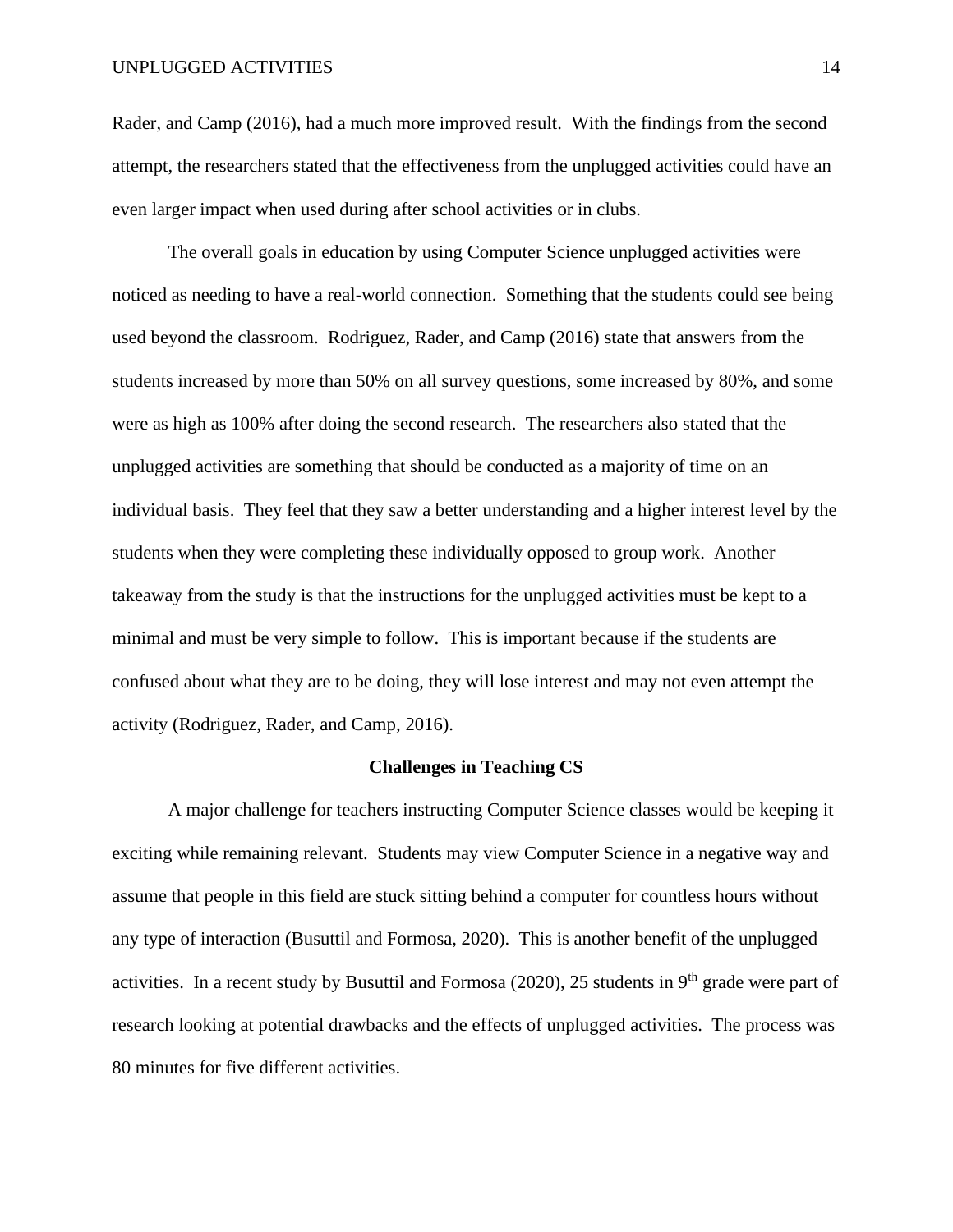Busuttil and Formosa (2020) found that some of the benefits were that independent work could be used without using a physical computer or the hardware of a computer. Another benefit from this research was teachers being supported with additional materials to help students with problem solving skills. It was also stated that computational thinking skills were used with manipulatives that students could physically touch and see how they work. The researchers conducted the study in five different activities that consisted of logic gates with twister, building a tower, magic tricks using cards, conditionals using cards and a game adding numbers. Some of these were used as individual work and others were to promote group work.

With this study, the main researcher and the teacher would discuss the observation at the end of the class. At the end of each activity, there was a worksheet that would go along with it. This was part of what they would discuss along with the observation of the activities. The engagement level was obvious to the observers and they stated that in order to keep the attention of the students, it was important as to how they presented the materials. Explaining why they were doing it and how it would help them once they were in front of a computer would be another important aspect to the teaching.

The drawbacks that Busuttil and Formosa (2020) found start with teachers using unplugged activities as homework. This would be a very challenging idea as the concept of the unplugged activities would be to complete in front of the teacher while explaining it. Busuttil and Formosa (2020) stated that teachers needed to choose wisely which activities they want to include in the curriculum they have. Another drawback that Busuttil and Formosa (2020) found was the issue of the proper spacing. In order to effectively use the unplugged activities, if space is an issue, then the resources may be limited as well. For example, in this study the researchers used the Twister game. If there is not space for the participants or the board, then it is not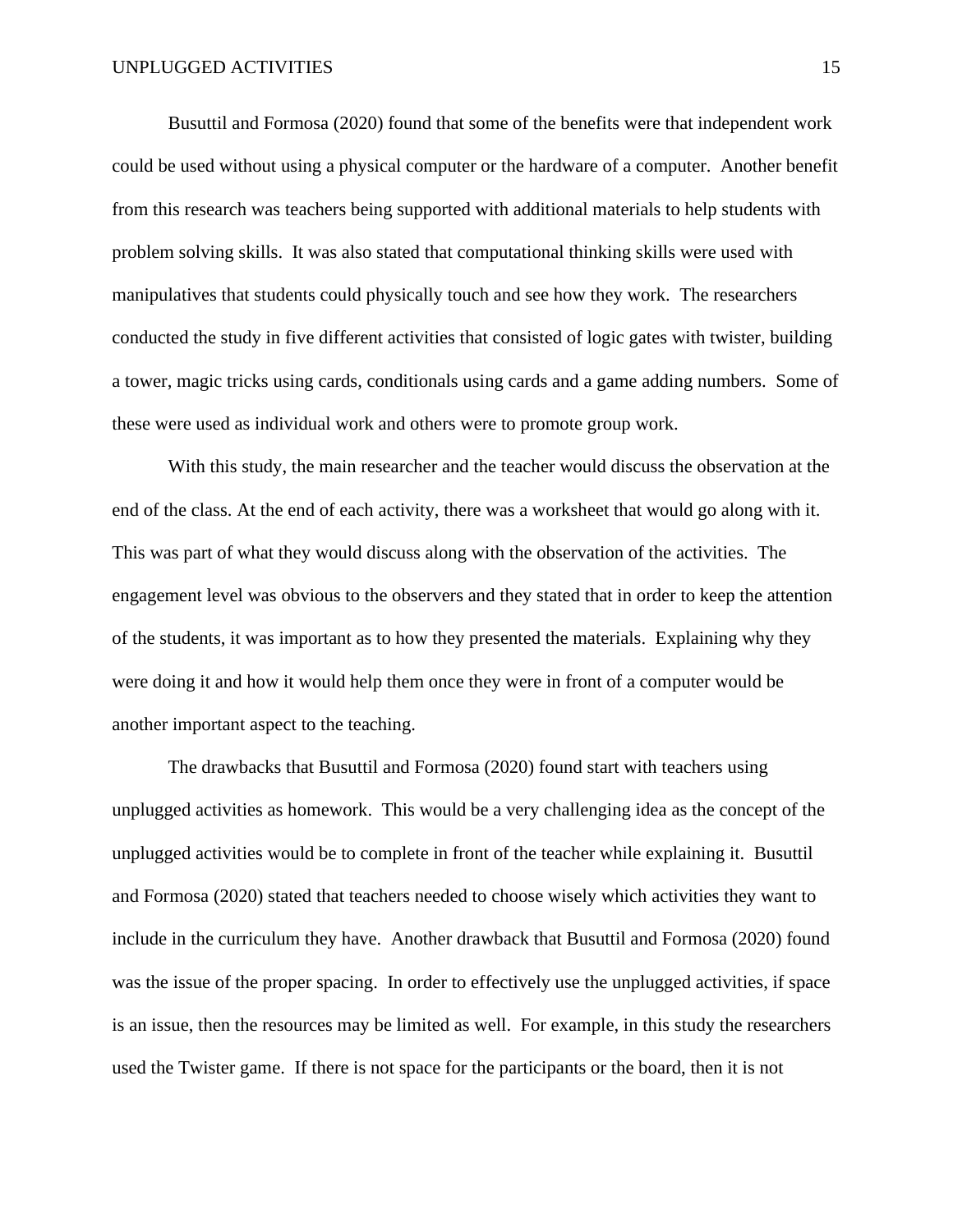something that could be used. Another space concerned activity could be the building of a tower. This activity required groups to work on using problem solving skills and computational thinking skills to use marshmallows and spaghetti sticks to build the biggest, strongest tower possible. If space was an issue, this could not be an activity completed.

#### **Used with Special Education Students**

A recent study by Demir (2021) looked at the effects of unplugged activities for special education students. This research was done with 34 total students ranging in age between 14-18 years old. The entire experiment took 12 weeks to complete and was conducted in Turkey and was looking for answers as to how unplugged activities directly affected the problem-solving skills of students who receive special education. Besides problem solving, the other skills that were part of the research were independent thinking skills, ethical behavior skills and overall knowledge building skills.

Demir (2021) points out that learning to code for all students starting at an early age is an important flexibility skill as well as a decision-making skill. Demir (2021) conducted research starting with a pretest moving into the experiment and then ending with the posttest. The data showed that there was a significant change between the pre and posttests with these students. The research mentions that web-based platforms like scratch and code.org should be integrated into the K12 curriculum because of the large number of skills that students will be able to gain. There are many benefits that Demir (2021) reports during the study.

#### **Benefits of Using Unplugged Activities**

One benefit that Demir (2021) points out is the ability for students to have confidence with complex problems and decision making. It is something that is widely used in Computer Science and especially with coding. The next is building a tolerance for uncertainty and dealing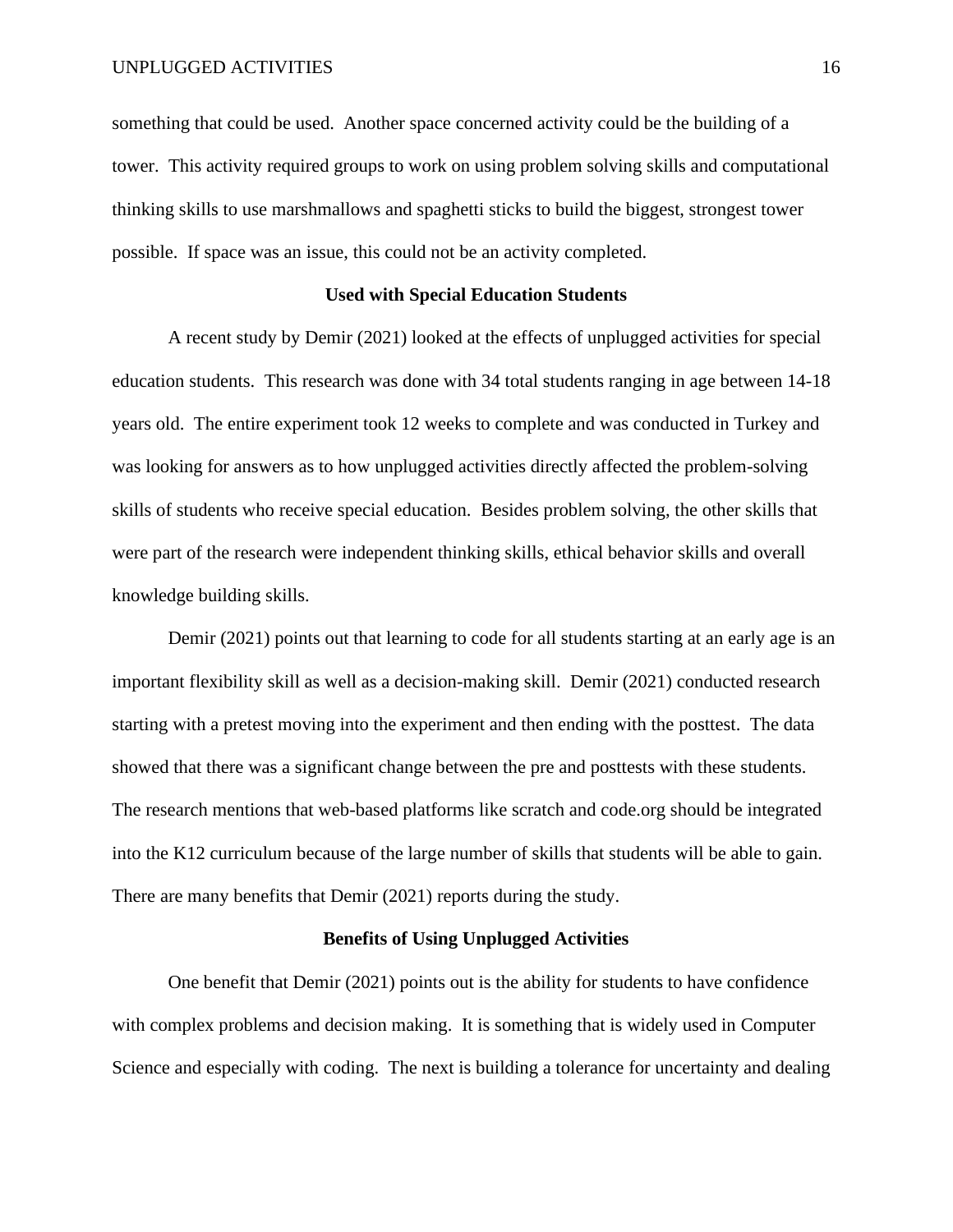with open ended problems. These go together in coding because the answer may not always be black and white and sometimes using some trial and error is needed. When students learn how to cope with this process, it will make problems outside of class more manageable as well. Students must learn these skills and that is why Demir (2021) conducted the research. Demir's (2021) study showed an increase in understanding between the pre and posttest but primarily because of the use of the unplugged activities for the students. The pretest average score was 10.68 and increased to 13.36 in the posttest.

There is no doubt that Computer Science has become a much-needed topic to promote. According to Fees, A da Rosa, Durkin, Murray, and Morgan (2018), the United States Naval Academy (USNA) and STEM Center of Education and Outreach have currently been focused on creating interest in this topic as well. They suggest that there needs to be a greater amount of awareness brought to several subjects inside of Computer Science including cybersecurity and coding. In order to create the interest, there was a study done in a workshop method. It is 1-hour long modules and there are 30 activities included.

The research conducted by Fees, A da Rosa, Durkin, Murray, and Morgan (2018) state that roughly 900 teachers and 17,000 students are part of this study. The modules consist of logic gates, binary counting, encrypting, decoding and are all hands-on based activities. With these project-based studies conducted by USNA, Fees, A da Rosa, Durkin, Murray, and Morgan (2018) state that the research is showing that elementary students are benefiting from learning about cybersecurity as well. Fees, A da Rosa, Durkin, Murray, and Morgan (2018) also state that the unplugged activities used have a framework of constructivist learning theory, which means that students learn better from doing.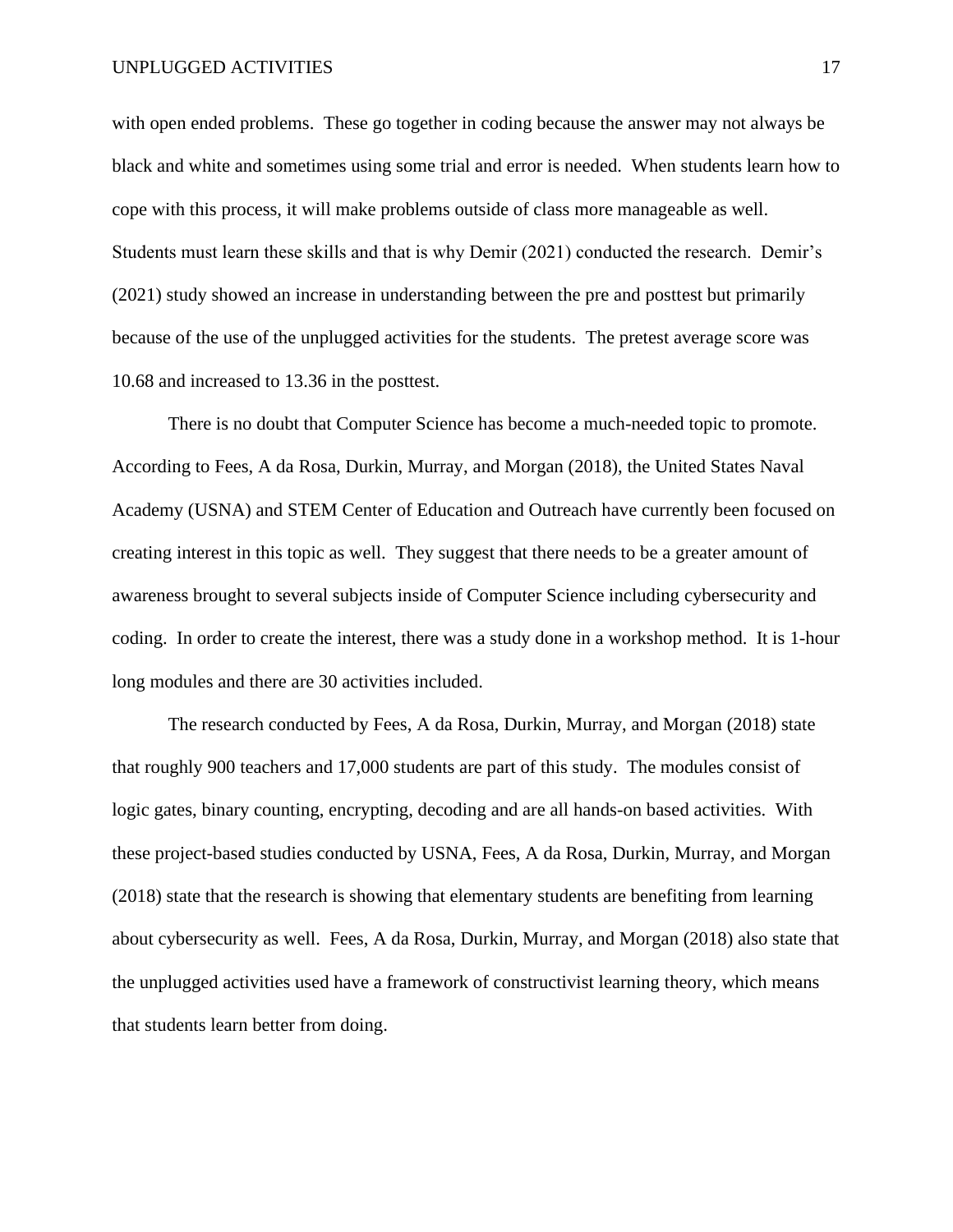Fees, A da Rosa, Durkin, Murray, and Morgan (2018) state that this research that they conducted, based around the USNA, is an ongoing process. There are roughly 17,000 students involved each year and they are hoping to grow this number continuously as part of the outreach program. There are also summer camps that are geared towards middle school students. The summer camps are useful for further research to change modules and help them evolve to meet the needs of students but also to improve teacher resources. This study is meant for education purposes but is also part of an ongoing professional development for teachers.

#### **STEM**

Unplugged activities have been part of a Computer Science initiative from STEM (Science, Technology, Engineering, and Mathematics), according to Rosamond (2018). This initiative was created as part of an enrichment and teaching activities to give students computational thinking skills. Over the years this initiative has grown and continues to support teachers will attempting to engage and keep the interest level high for students. Rosamond (2018) researched how this topic area provides assistance for teachers with a study through a workshop in New Zeeland.

The intention of the workshop is for middle grades. One of the projects that Rosamond (2018) studies is called Kid Krypto. In this research, this activity is explored to be used to assist teachers with an unplugged activity teaching through storytelling and outdoor activities. During this specific study, Rosamond (2018) explains the need for teachers to have many resources available to engage students. The Creative Mathematical Sciences Communication (CMSC) conference is something that Rosamond (2018) references as a venue that supports scientists that look specifically at different activities to strengthen the number of resources teachers have accessible to them. Besides the unplugged activities for coding, the researcher also mentions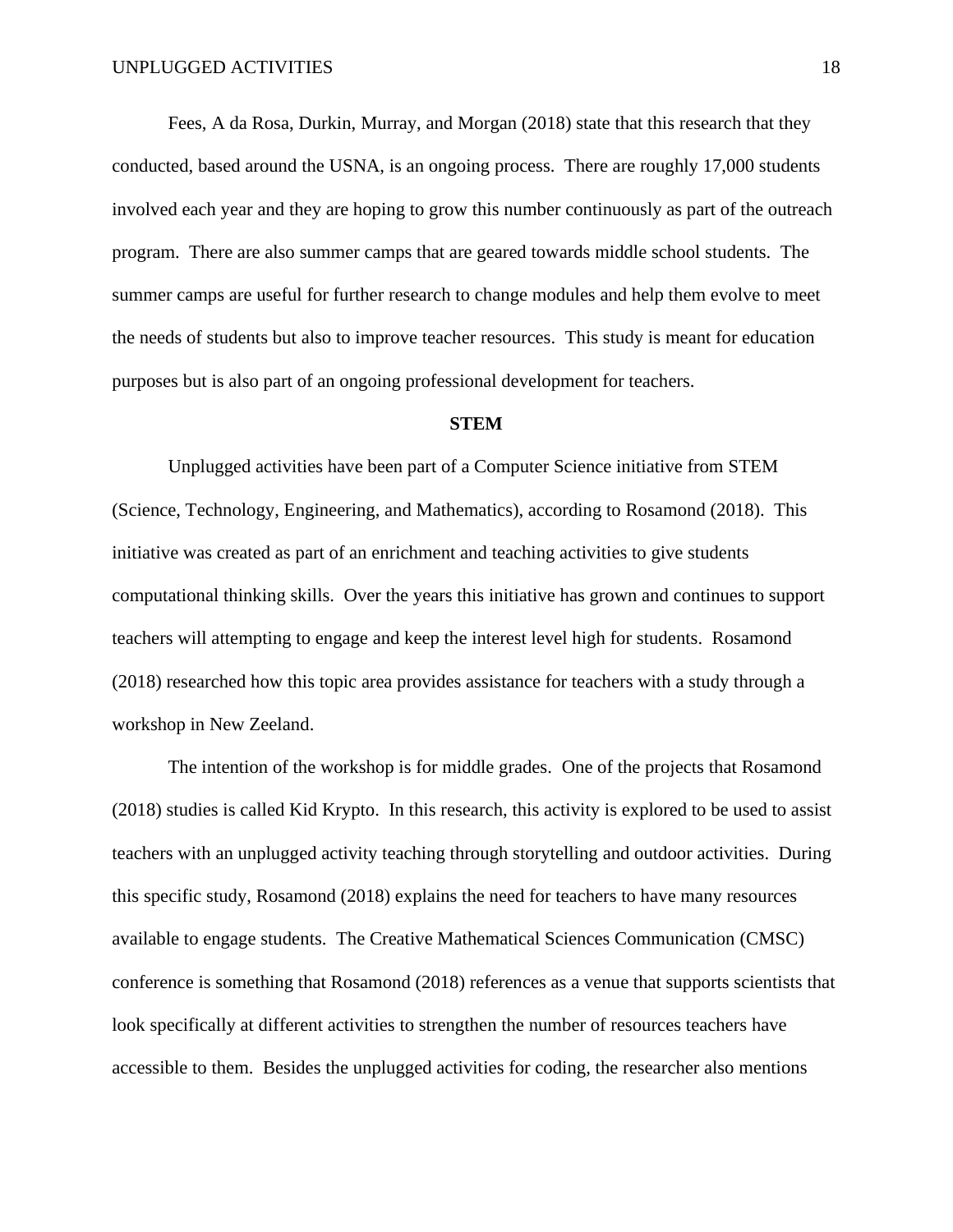using public key cryptography as a unique skill that can also be used to keep the interest of students.

#### **Computer Science Concepts**

According to Csizmadia, Standl, and Waite (2019), there are some specific Computer Science concepts that students should learn. The concepts are algorithms, hardware, data structure, networks, and systems. In order to learn about these concepts, students have activities that can be taught. The researchers chose to conduct a study amongst 5–11-year-old students. In this research, each concept is examined. There were three students studied and the researchers were using unplugged activities followed up by using the computer after each lesson. The author of the research was working on creating data that would show how constructionist learning theory with computational thinking skills could work together.

The framework from Csizmadia, Standl, and Waite (2019) had limitations. The researchers stated that they are going to look at other additional ways to test their theory for better results in the future. While the researchers stated that only having three coders being observed, the 21 activities turned into 42 due to each coder doing multiple activities. The data that the researchers did collect showed them that there was really no difference in skills being learned between computational thinking and computer science concepts. The researchers used a variety of methods to come to their conclusion. They used unplugged activities and onscreen programs with Google forms and blockly coding techniques as well.

#### **The Purpose**

A purpose for unplugged activities is to use the hands-on approach for students to more effectively learn computer programming. Often times using the onscreen approach for coding or programming can be difficult to learn or understand why concepts are used. Grover, Jackiw, and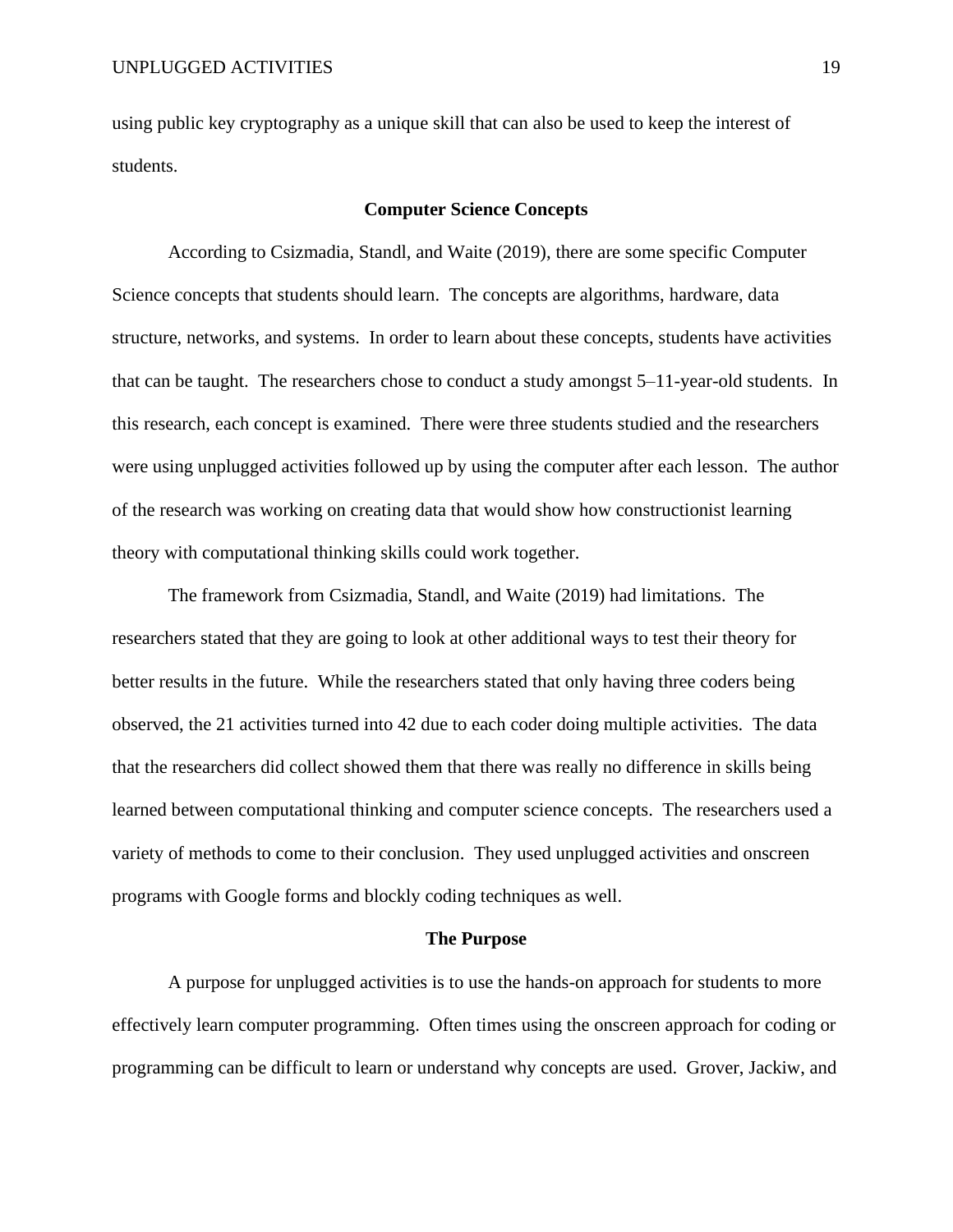Lundh (2019) researched the concepts before coding strategy. This research is conducted on 6- 8<sup>th</sup> graders and is used to find evidence about learning introductory coding concepts. There was a preassessment given before the unplugged activities occurred. This was used to give this research reliability and validity because it was a multiple-choice questionnaire along with open response questions.

The experiment being used in the activities consisted of learning about loops, expressions, and variables. During the observation part of the research Grover, Jackiw, and Lundh (2019) found that the interest level was increased especially when the students had the free choice project. The unplugged activities proved in their research that students were more willing to try more challenging projects due to the confidence level created from the unplugged activities and by developing the computational thinking skills.

According to Alamer, Al-Doweesh, Al-Khalifa, and Al-Razgan (2015), there is a clear gap between views of Computer Science with students. In their study, 13 middle school students were questioned. There were 22 statements asked in the questionnaire and the results showed a majority of students said that CS was focused on installing software and is for the nerdy people. This was the start of the research that was conducted using unplugged activities. The research was conducted with the students during a summer camp that had ten 40-minute activities ending with a posttest consisting of 18 Likert style statements.

The researchers, (Alamer, Al-Doweesh, Al-Khalifa, and Al-Razgan, 2015) used the summer camp to give students a basic idea about programming keys using self-created innovative activities. One of the activities was to create a Minecraft character using scissors, sheets of paper containing functions, glue and shapes of a body. The students were put into groups and at the completion of following the instructions, the students discussed what it was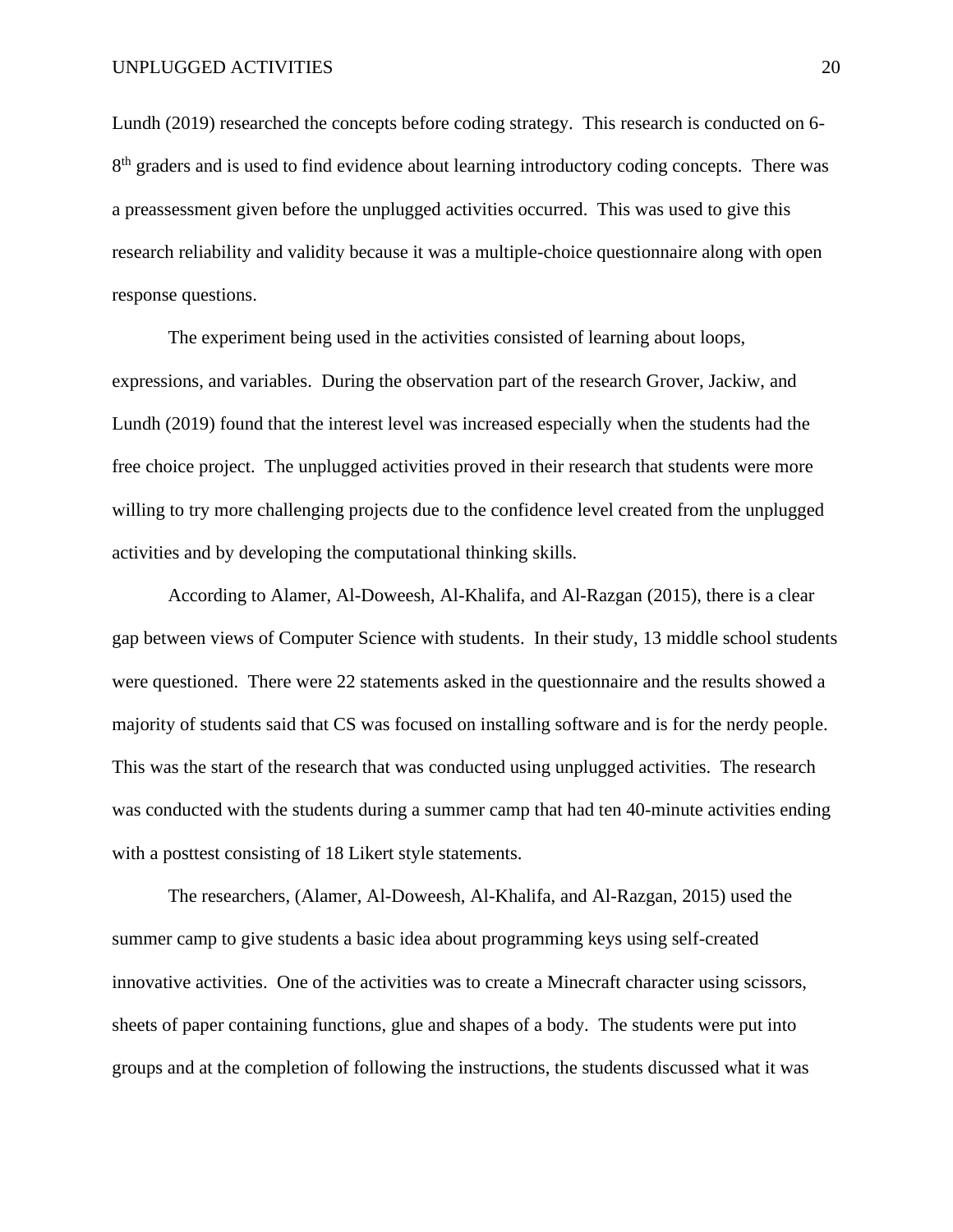#### UNPLUGGED ACTIVITIES 21

like following a set of instructions that were made specific to what they were to do to create this project. The students had a few additional similar projects to complete that were teaching them about loops, if statements and variables. Each of these experiments were observed and discussed after completion. All were completed without the use of a screen and were explained how they would connect when using a computer.

After the completion of the activities, the students were given the post survey test. The findings showed that in the pre survey, 4.16% of the students felt computers were boring to use and by the post test, 0% felt this way. The researchers stated that the summer camp was a success because of the answers they received from the post survey as well as the discussion after. Many of the students reported that they had wished the summer camp was longer so that they would have been able to do more activities and experiments to further their knowledge about Computer Science.

Teaching Computer Science and specifically programming is an important part of student learning with 21<sup>st</sup> century skills (Erumit and Sahin, 2020). Teachers must choose between different types of curriculum, activities, unplugged or plugged projects and how to present the materials. Erumit and Sahin (2020) researched this topic with 38 sixth grade students (20 females and 18 males). These students that were part of the case study had no prior knowledge of coding or Computer Science. The data collection for this case study was based on weekly student journal (for nine weeks total) and interviews.

There were seven lessons in all with this case study. The first four were to be completed without the use of a computer (unplugged activities) and the final three would be done with a computer. Each one of the activities were teaching students computational skills, organizational skills, problem solving skills, and basic programming concepts. At the completion of the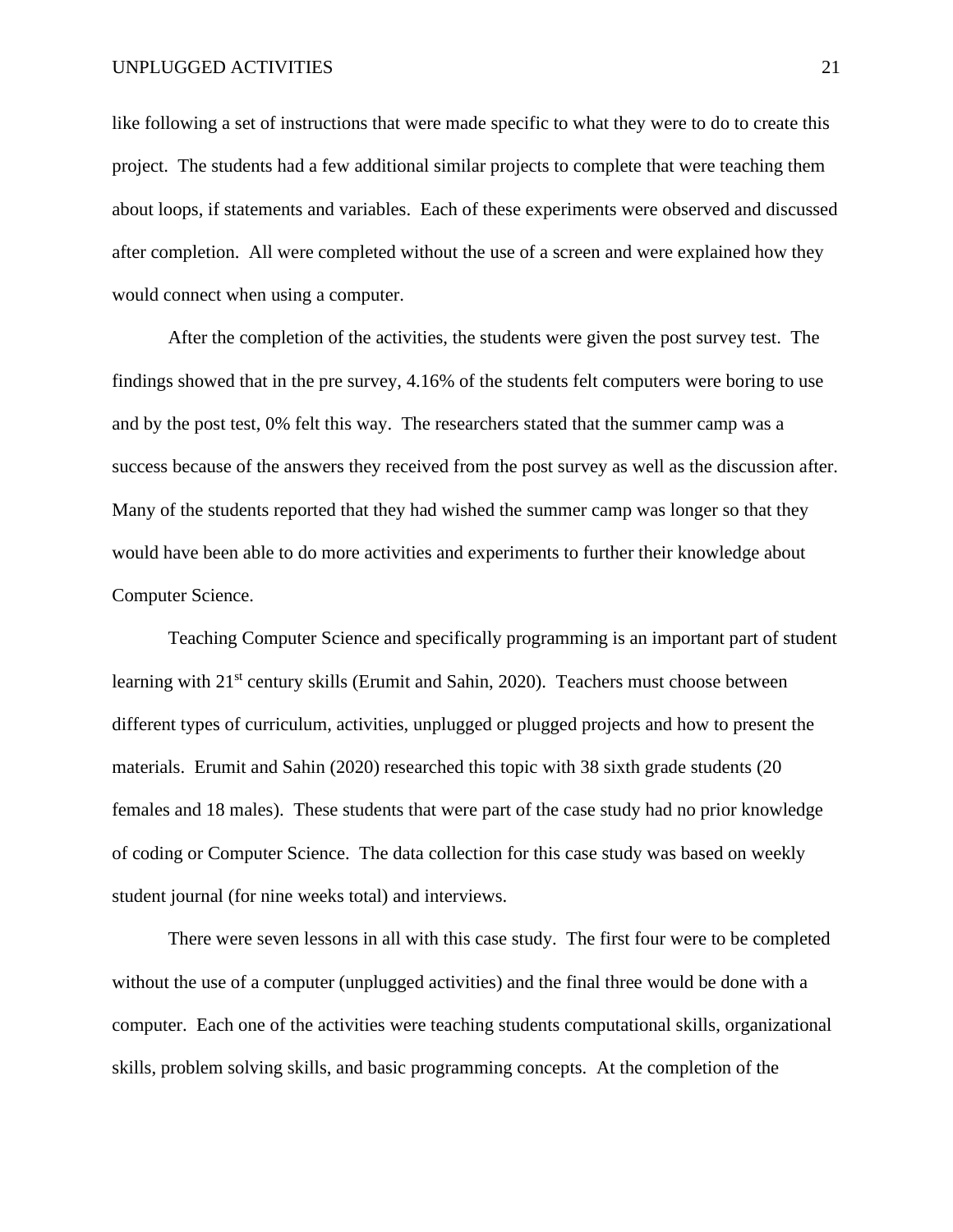lessons, the researcher reported that 45.83% of the students felt that learning this way was fun. When asked if the students liked the lessons being taught in this way (using unplugged activities), 54.16% agreed stating this was beneficial. 68% of the students voted that using unplugged activities and using the computers were beneficial to their learning. Erumit and Sahin (2020) recommend teachers using unplugged activities that include problem situation that has more than one way to get the answer and use a role-playing or drama method to create additional interest and engagement from students.

In 2019, Delal and Oner researched the role of using unplugged activities for the specific purpose of developing computational thinking skills. The study was conducted on 53 sixth grade students involving tasks of three different difficulty levels. The research conducted by Delal and Oner (2019) showed that students using a computer while programming had developed computational skills with the help of Scratch programming and Alice. These programs are coding programs and can be used in a sequence of instructions given by the teacher or could be used in an open concept type of coding method.

Delal and Oner (2019) developed the research with the intentions of providing data showing the importance of developing the computational thinking skills greater by the use of unplugged activities. With the data collection, an easy, medium and hard level was used. There was a pre and posttest given in this study. The class was over a 120-minute time frame (40 minutes each class). The pretest took one class period (40 minutes), the experiment took one class period (40 minutes) and the posttest took one class period (40 minutes). The findings from the study showed a slight significance in scores. The score levels increased for the students between the pre and posttests but the % difference did not increase much between the easy and difficult levels. The researchers stated that through their study, results showed a significant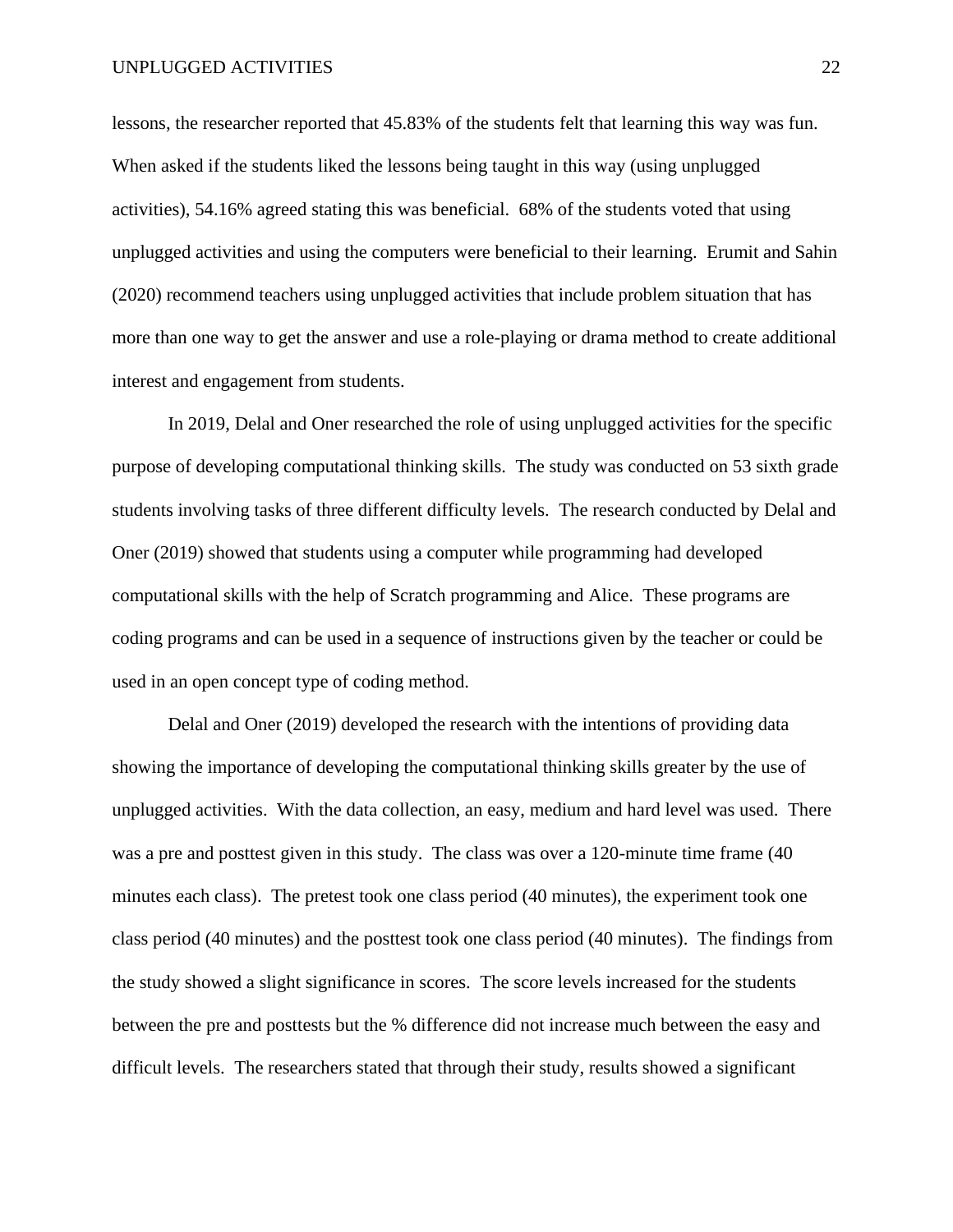increase skill level improvements and it was highly likely that the unplugged activities were the main reason this increase in skill occurred (Delal and Oner, 2019).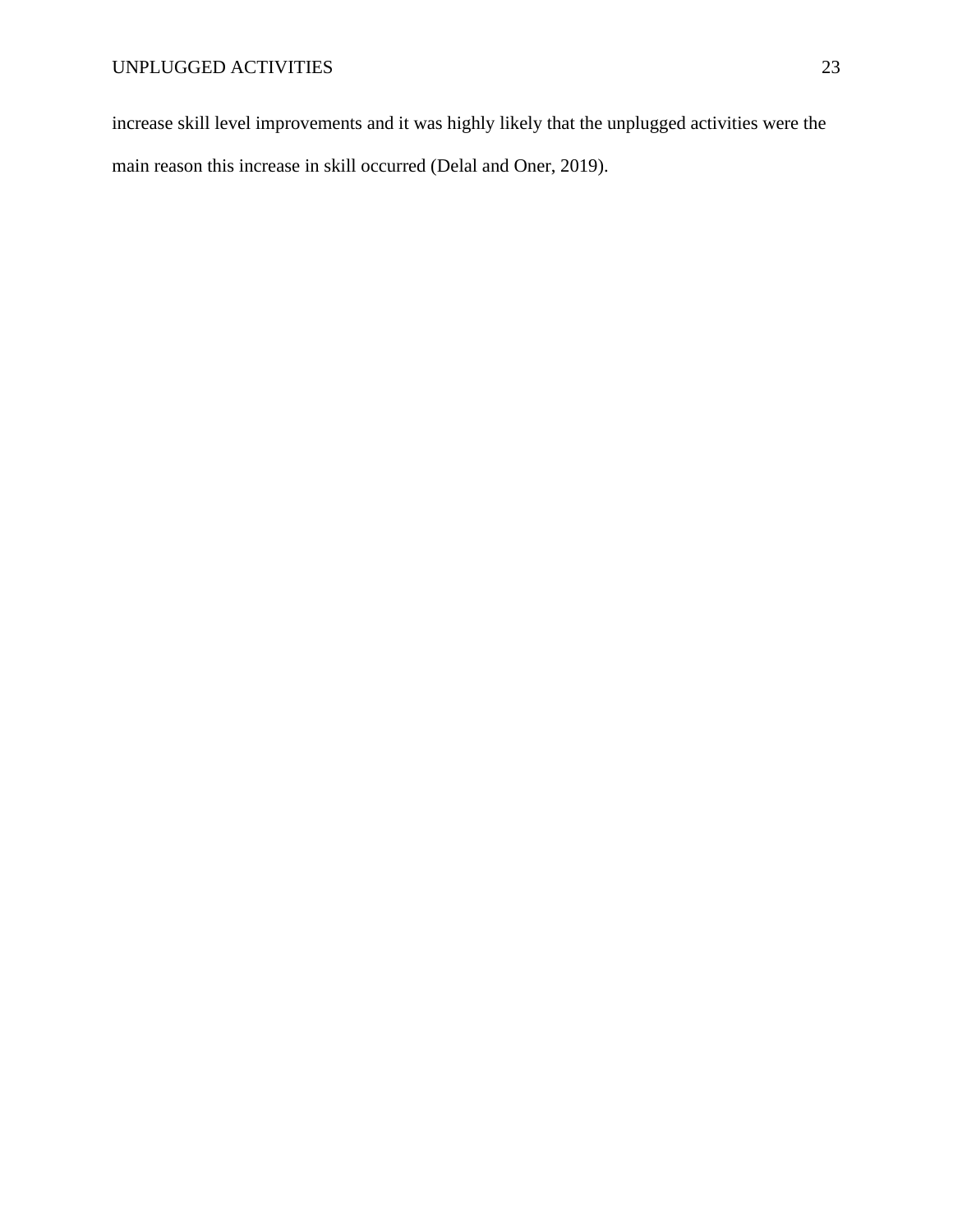#### **Conclusion**

The intention of this research paper was to provide purposeful information that was data driven showing the impacts of using unplugged activities to teach students coding. The activities are hands-on projects that would teach students about coding prior to using the digital computer. Some of the purposes of the activities could be due to lack of quality Internet, lack of time to use the Internet, shortage of actual computers for student use, and to create an environment for students to physically see what the computer would see. According to the data from the research conducted, teachers need to be educated, have quality tested curriculum, and a good time line to use the materials in order for the teachers to see a positive impact on student learning. There have been several different studies over the years that evaluate the use of the unplugged activities. While these studies have changed from time to time on the focal point, nearly all of the research conducted is intended on strengthen the student learning of several different skills including critical thinking skills, computational skills, and problem-solving skills. All of these skills are needed for student success and will also assist the student in a career field.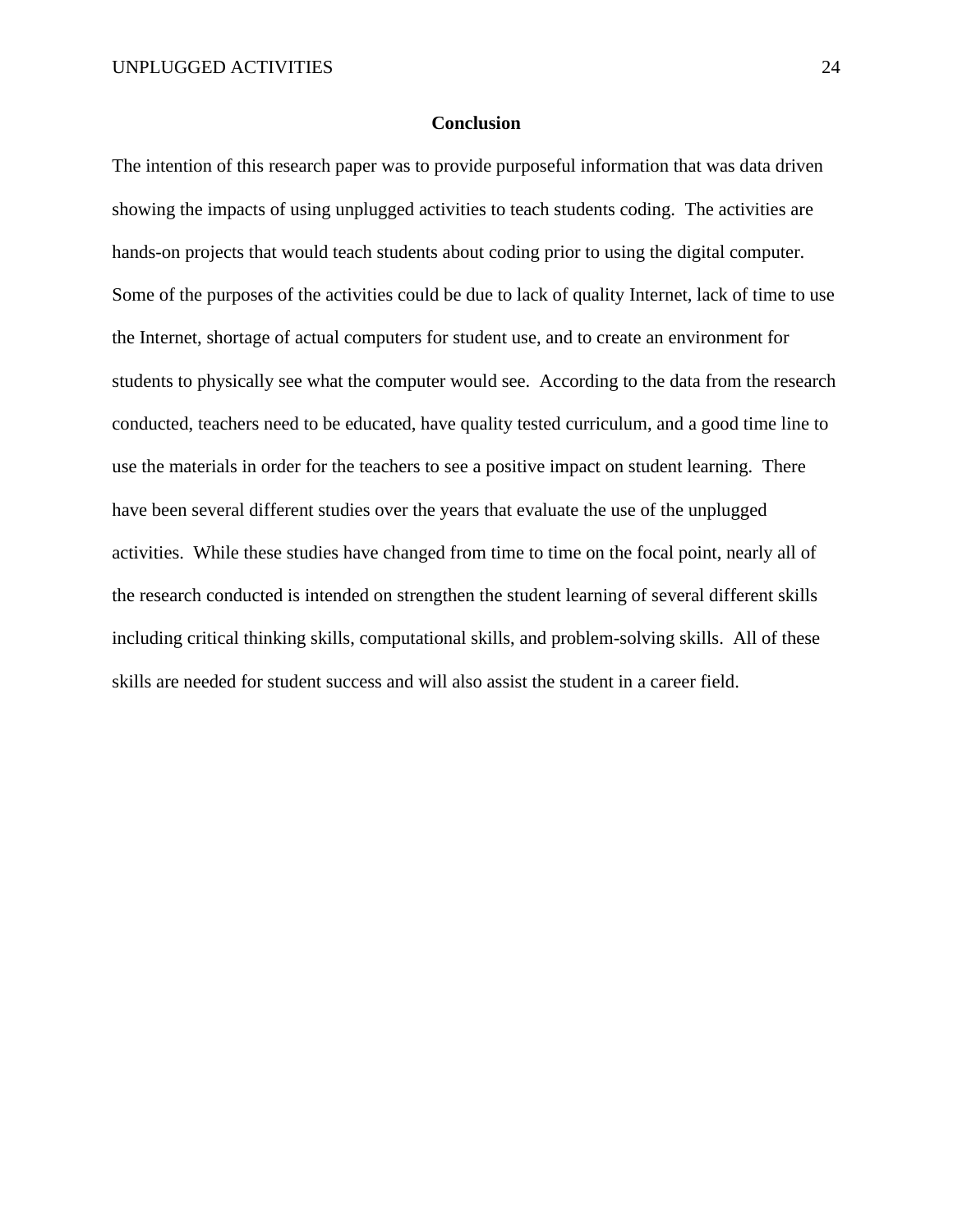#### **References**

- Alamer, R. A., Al-Doweesh, W. A., Al-Khalifa, H. S., & Al-Razgan, M. S. (2015). *Programming unplugged: Bridging CS-unplugged activities gap for learning key programming concepts.*
- Bell, T, Alexander, J, Freeman, I & Grimley, M. (2009). *Computer science unplugged: school students doing real computing without computers.* New Zealand Journal of Applied Computing and Information Technology, vol. 13, no. 1, pp. 20-29.
- Bell, T. and Vahrenhold, J. (2018, August 9). *CS unplugged – how is it used and does it work?*
- Boston, H. (2020, November 13). *Unplugged coding activities.*
- Busuttil, L., and Formosa, M. (2020, June). *Teaching computing without computers: unplugged computing as a pedagogical strategy.*
- Csizmadia, A., Standl, B., and Waite, J. (2019). *Integrating the constructionist learning theory with computational thinking classroom activities.*
- Delal, H. and Oner, D. (2019, July). *Developing middle school students computational thinking skills using unplugged activities.*
- Demir, U. (2021). *The effect of unplugged coding education for special education students on problem-solving skills.*
- Ehsan, H., Rehmat, A.P., and Cardella, M.E. (2019, October). *Computer science unplugged.*
- Erumit, A.K. and Sahin, G. (2020, August). *Plugged or unplugged teaching: a case study of students' preferences for the teaching programming.*
- Feaster, Y., Segars, L., Wahba, S. K., & Hallstrom, J. O. (2011). *Teaching CS unplugged in the high school (with limited success).*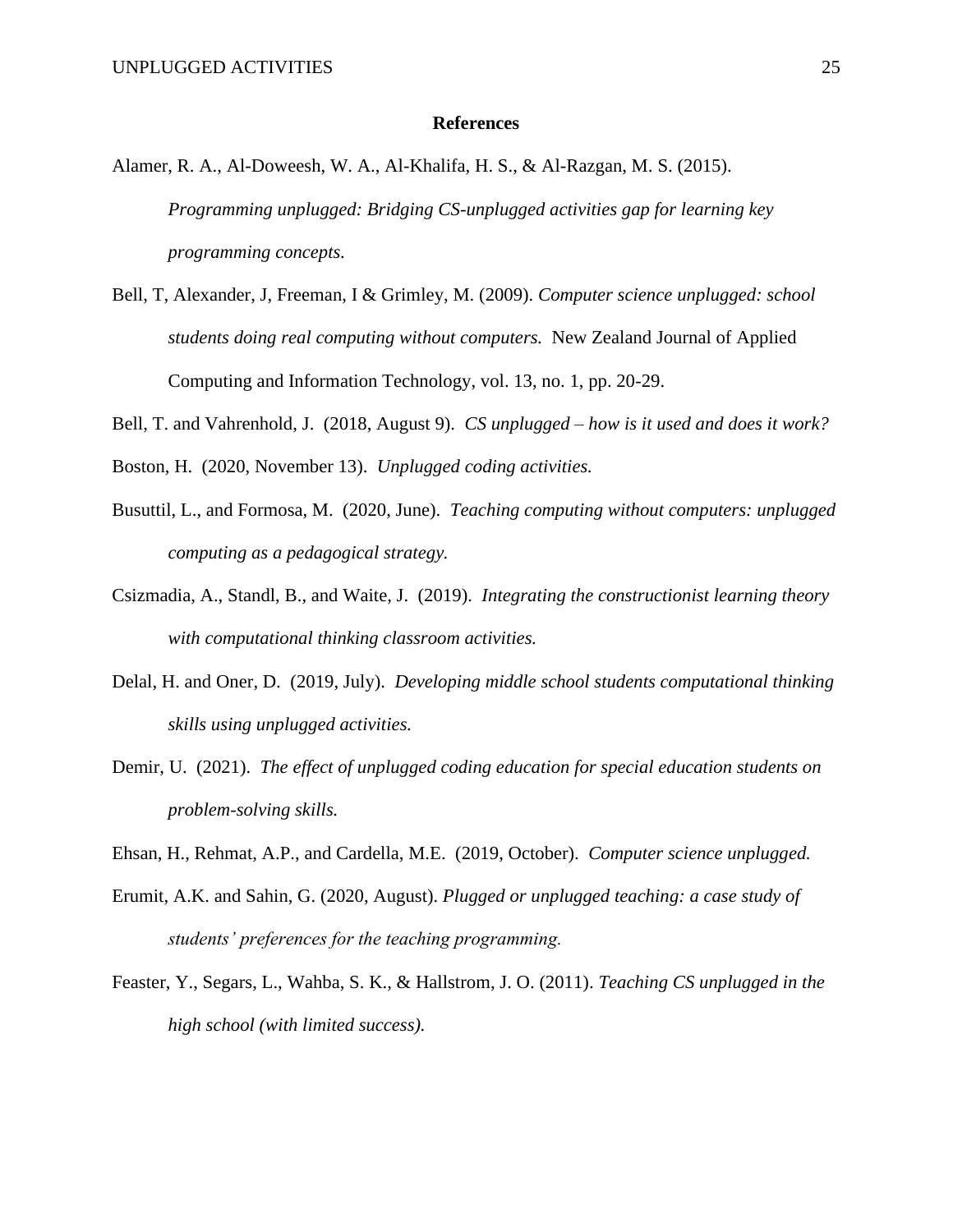- Fees, R.E., A da Rosa, J., Durkin, S.S., Murray, M.M., and Moran, A.L. (2018, January). *Unplugged cybersecurity: an approach for bringing computer science into the classroom.*
- Grover, S., Jackiw, N., and Lundh, P. (2019, February 6). *Concepts before coding: non programming interactives to advance learning of introductory programming concepts in middle school.*
- Heinrich, A. (2018, July 18). *Careers in computer science: 5 facts on this flourishing field you can no longer ignore.*
- Klofenstein, L.C, Fedosyeyev, A., and Bogliolo, A. (2017). B*ringing an unplugged coding card game to augmented reality.*
- Nishida, T., Kanemune, S., Idosaka, Y., Namiki, M., Bell, T., & Kuno, Y. (2009). *A cs unplugged design pattern.*
- Otterborn, A., Schonborn, K.J., and Hulten, M. (2019, September 14). *Investigating preschool educators' implementation of computer programming in their teaching practice.*
- Rodriguez, B., Rader, C., & Camp, T. (2016). *Using student performance to assess cs unplugged activities in a classroom environment.*
- Rosamond, F. (2018). *Computational thinking enrichment: public-key cryptography.*
- Sendurur, P. (2019, January 7). *Investigation of pre-service computer science teachers' csunplugged design practices.*
- Taub, R., Armoni, M., & Ben-Ari, M. (2012). *Cs unplugged and middle-school students' views, attitudes, and intentions regarding cs.*
- Threekunprapa, A. and Yasri, P. (2020, July). *Unplugged coding using flowblocks for promoting computational thinking and programming among secondary school students*.